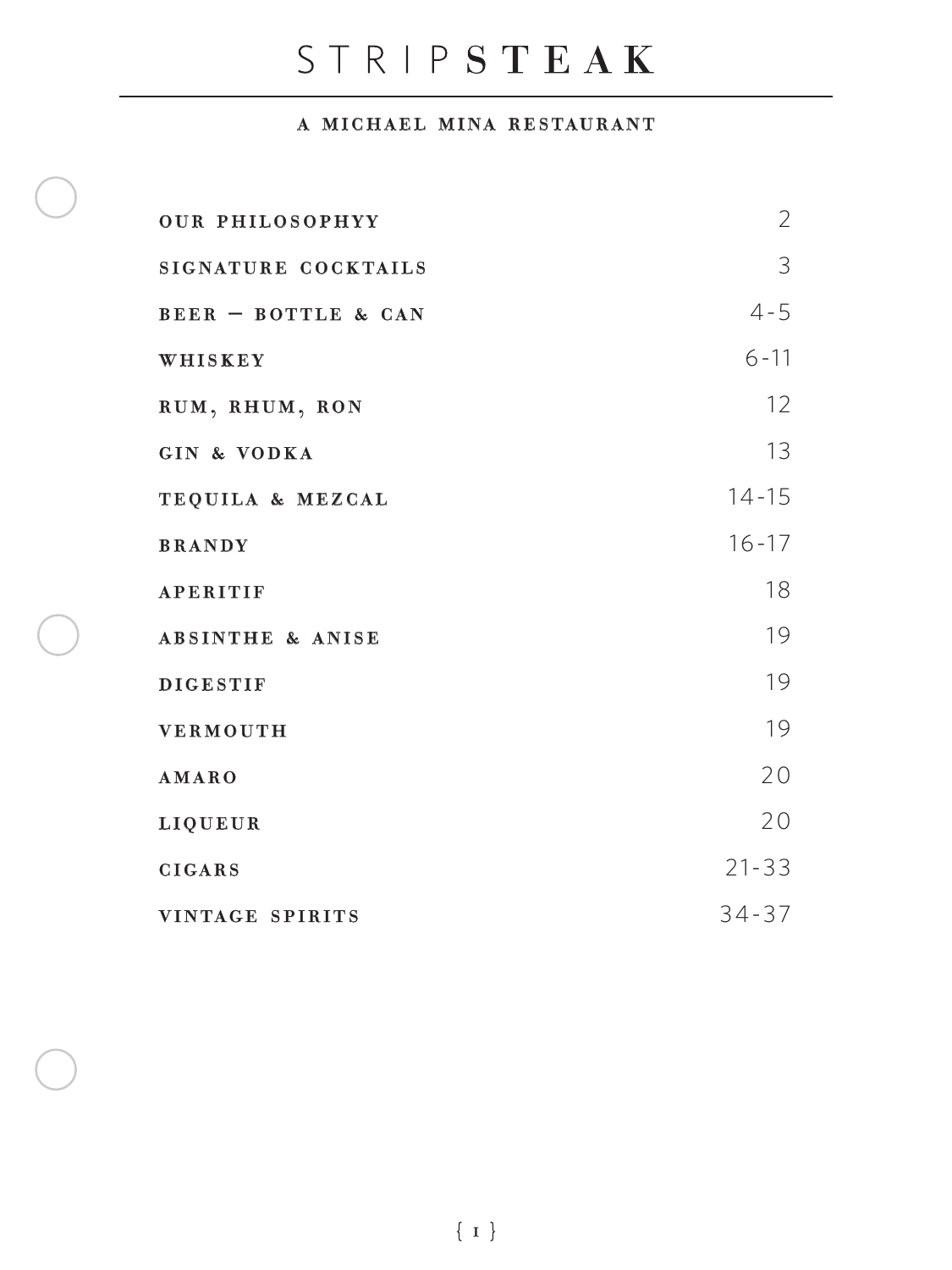# { OUR PHILOSOPHY }

Stripsteak's bar program parallels the philosophy of the menu – a modern twist on the classic american steakhouse. Our cocktail list modernizes several classics with an emphasis on creativity & presentation. StripSteak transforms the traditional representation of the steakhouse by presenting contemporary techniques & unique ingredients.

Juices are hand-squeezed daily All spirit infusions are created by our bartenders All syrups & garnishes will be prepared in house We use premium, small-batch selections which greatly improve the quality of our cocktails All of the spirits, wines & beers have been selected to celebrate the modern steakhouse We proudly feature Red Bull Energy Beverage

### { FEATURED CLASSIC COCKTAILS }

#### parisian sidecar 20

 Remy Martin 1783 Cognac, Cointreau, Lemon, Chinola Passionfruit Liqueur, Sugar Rim

An elegant Parisian classic which origin dates back to the 1940's.

#### sara morales 20 Casa Nobles Blanco Fresno Infused Tequila Grand Marnier, Jalapeno Agave, Lime, Tajin Rim

This spicy cocktail is a modern twist on a margarita recipe that claims to have been created in 1930 by Dona Bertha, owner of Bertha's Bar in Taxco, Mexico.

### CHEERS!

Consumer Advisory: consuming raw or under cooked meats, poultry, seafood shellfish, or eggs may increase the risk of foodborne illness, especially if you have certain medical conditions. There is risk associated with consuming raw oysters. If you have chronic illness of the liver, stomach or blood, or have immune disorders, you are at greater risk of serious illness from raw oysters and should eat oysters fully cooked. If unsure of your risk, consult a physician.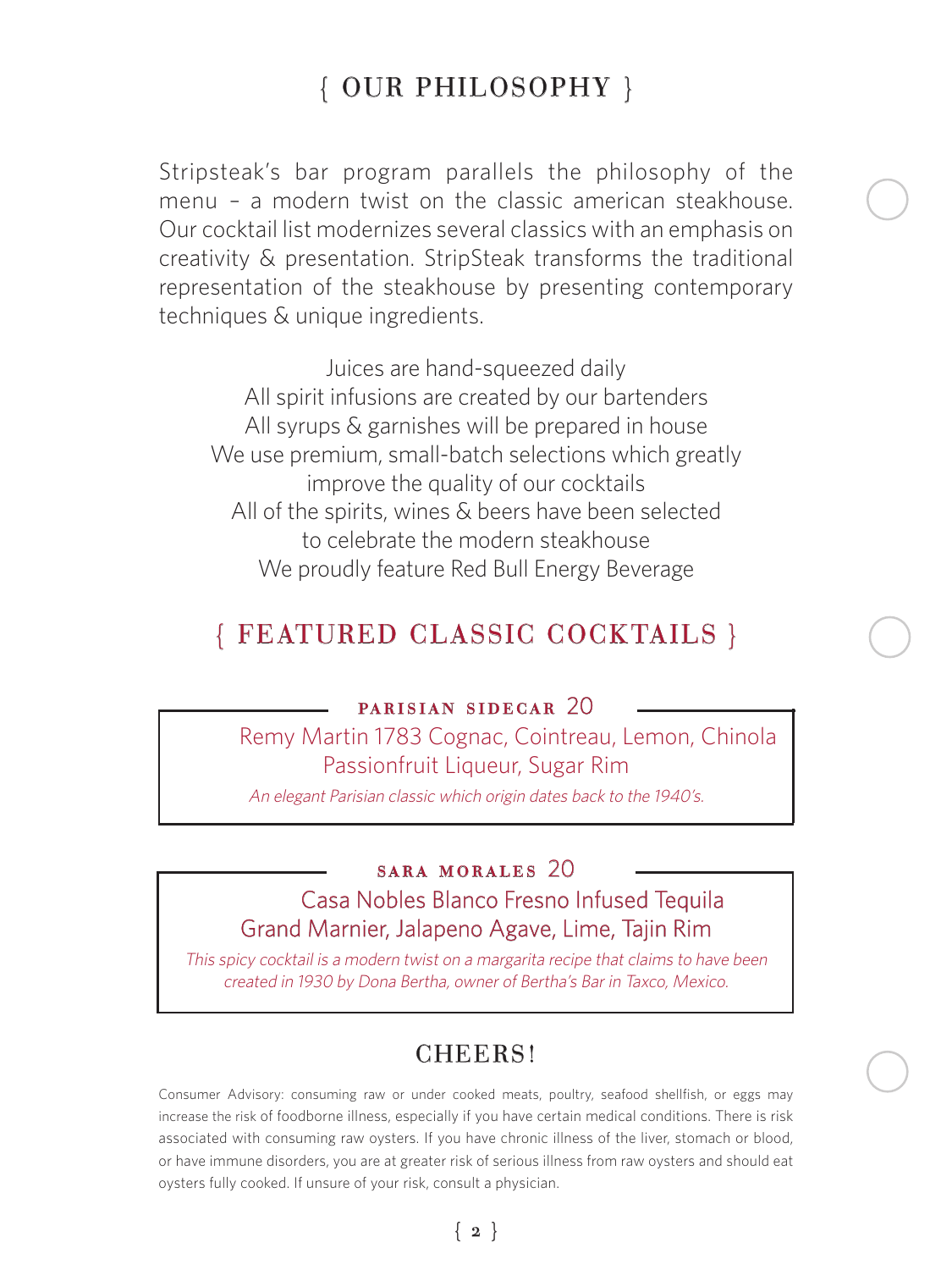# { SIGNATURE COCKTAILS · 18 }

#### tony rome

Tito's Handmade Vodka, Elderflower, Carpano, Lime, Grapefruit, Pomegranate It doesnt take a private eye to find out why this drink tastes so good

#### ginger rogers

Grey Goose Poire Vodka, Domaine du Canton Ginger Liqueur Pear Puree, Ancho Chili Reyes, Gingerbread Quite stunning!

#### the valentino

Haig Club Whiskey, Cherry-Cointreau Syrup, Sweet Vermouth Orange Juice Blood and Sand was our inspiration - a 1930's favorite!

ring of fire Mezcal, Leblon Cachaca, Lime, Ginger, Aperol, Chili Spicy, tropical, delicious.

### RHUBARD OF MY LIFE

Bombay Sapphire Gin, Rhubarb, Lemon, Chambord A strawberry rhubarb pie in your mouth—tart and jammy, making for a not-too-sweet drink that tingles every taste bud!

#### nice & easy

Woodford Rye, Baileys, Orgeat Almond Syrup, Averna, Thyme spicy, warm & unique

#### stripsteak old fashioned

Four Roses Bourbon, Bitters, Sirop de Canne, Citrust Essence Prepared traditionally.

#### almost lime being in love

Stolichnaya Vanilla Vodka, Lime, Egg White If you love key lime, you'll fall hard for this cocktail.

#### the tennessee kid 45

 Bardstown Bourbon Phifer Pavitt Reserve Bourbon Bitters, Sirop de Canne, Citrus Essence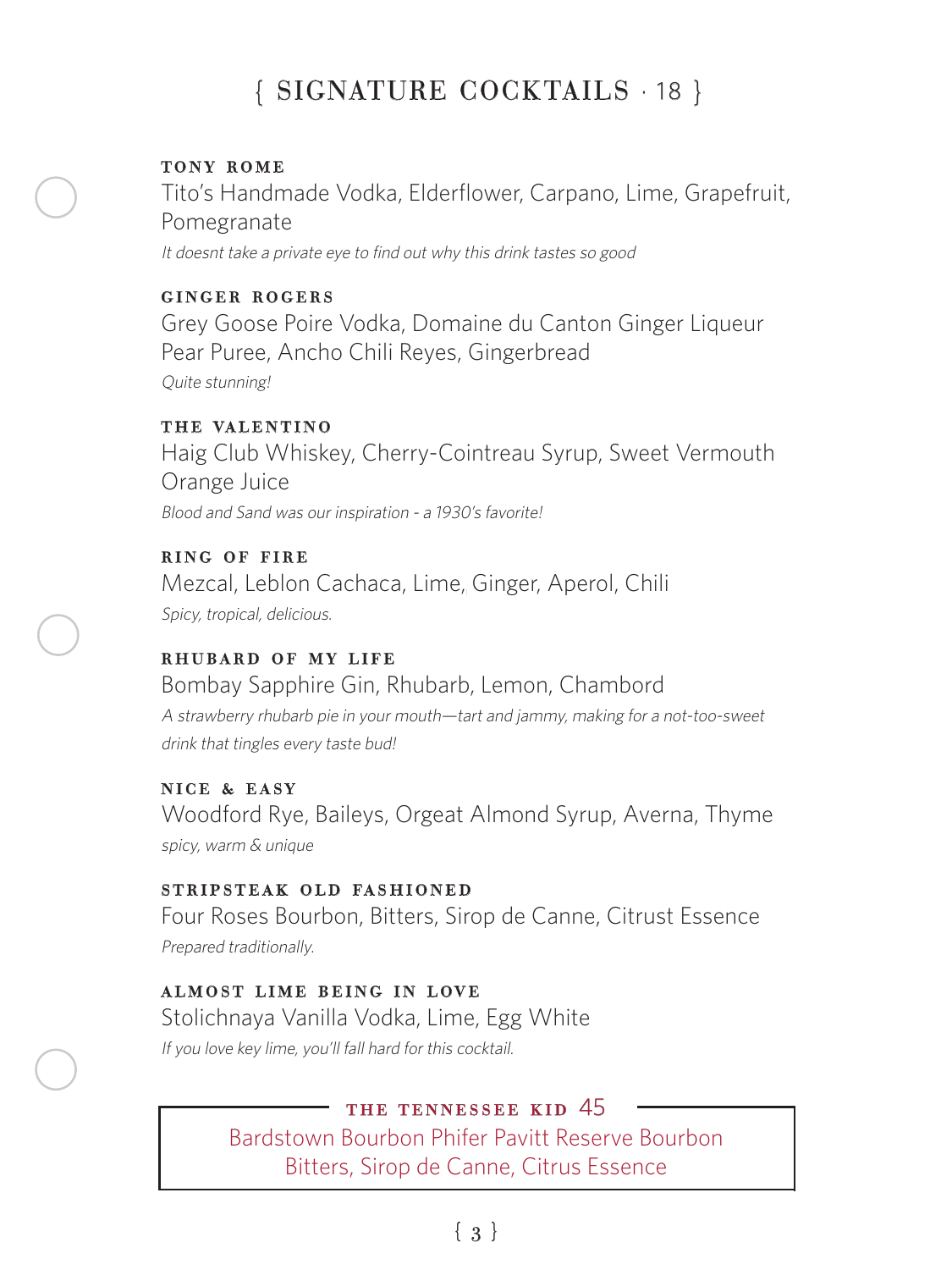# { BEER - BOTTLE & CAN }

| CIGAR CITY · Jai Alai · India Pale Ale   can<br>Tampa, FL             | 7  |
|-----------------------------------------------------------------------|----|
| CIGAR CITY Maduro · Brown Ale   can<br>Tampa, FL                      | 7  |
| <b>BROOKLYN BREWERY</b> American Amber Lager   bottle<br>Brooklyn, NY | 9  |
| <b>MASTRI BIRRAI UMBRI Cotta 21 Blonde Ale</b><br>Umbria, Italy       | 10 |
| MASTRI BIRRAI UMBRI · Cotta 37 Red Ale<br>Umbria, Italy               | 10 |
| FOUNDERS · Porter<br>Grand Rapids, MI                                 | 8  |
| <b>INLET</b> · Monk In The Trunk · Amber Ale<br>Doral, FL             | 7  |
| $M.I.A. \cdot Mega Mix. Pale Ale   can$<br>Doral, FL                  | 7  |
| M.I.A. · Miami Weiss · Hefeweizen   can<br>Doral, FL                  | 7  |
| UNIBROUE · Blanche de Chambly · Belgian White Ale<br>Chambly, Quebec  | 8  |
| UNIBROUE · La Fin du Monde · Blond Triple<br>Chambly, Quebec          | 11 |

{ 4 }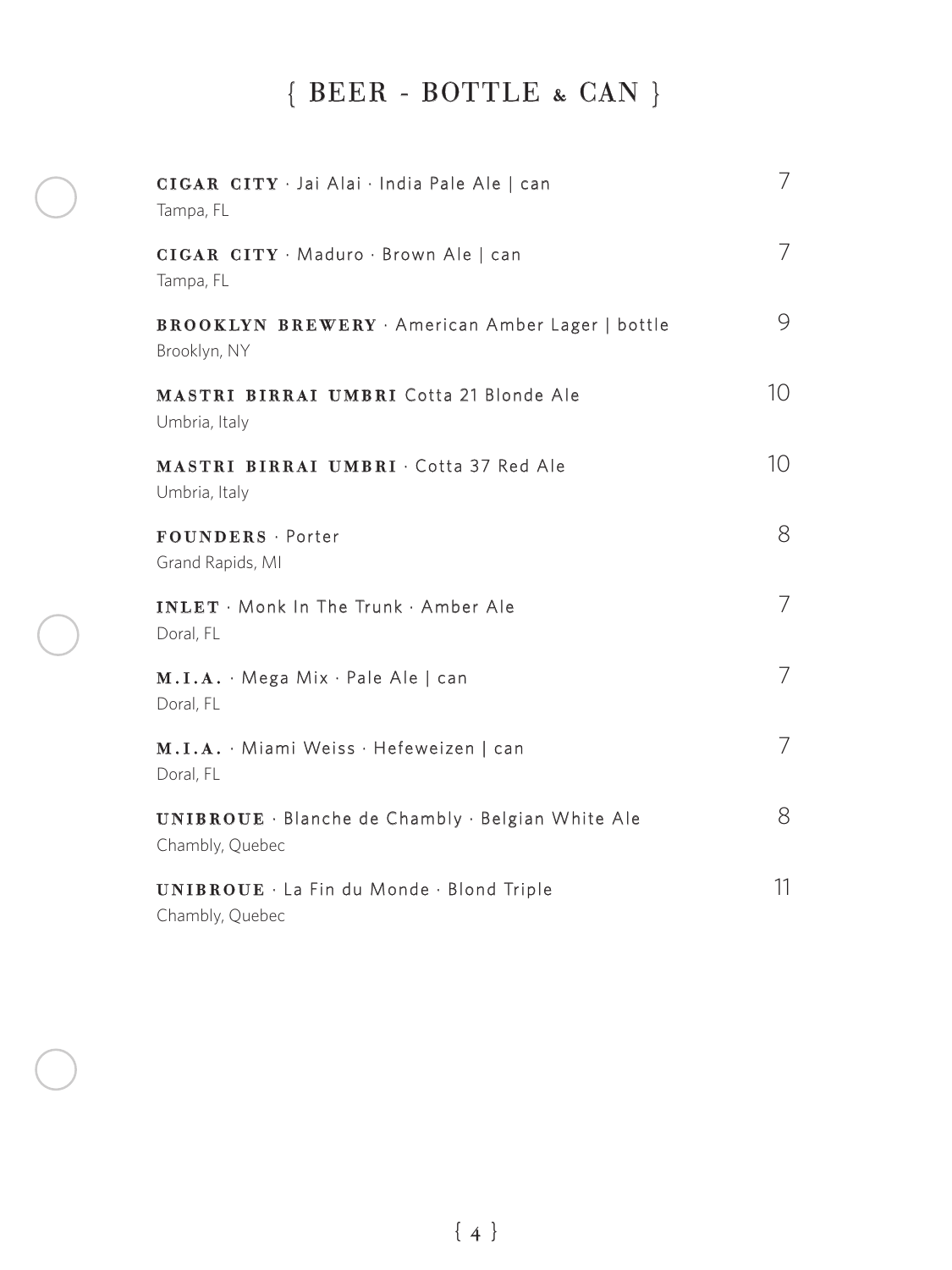# { BEER - BOTTLE & CAN }

| CIGAR CITY · Jai Alai · India Pale Ale   can<br>Tampa, FL             | 7  |  |
|-----------------------------------------------------------------------|----|--|
| CIGAR CITY · Maduro · Brown Ale   can<br>Tampa, FL                    | 7  |  |
| <b>BROOKLYN BREWERY</b> American Amber Lager   bottle<br>Brooklyn, NY | 9  |  |
| <b>MASTRI BIRRAI UMBRI Cotta 21 Blonde Ale</b><br>Umbria, Italy       | 10 |  |
| MASTRI BIRRAI UMBRI · Cotta 37 Red Ale<br>Umbria, Italy               | 10 |  |
| FOUNDERS · Porter<br>Grand Rapids, MI                                 | 8  |  |
| <b>INLET</b> · Monk In The Trunk · Amber Ale<br>Doral, FL             | 7  |  |
| $M.I.A. \cdot Mega Mix \cdot Pale Ale   can$<br>Doral, FL             | 7  |  |
| M.I.A. · Miami Weiss · Hefeweizen   can<br>Doral, FL                  | 7  |  |
| UNIBROUE · Blanche de Chambly · Belgian White Ale<br>Chambly, Quebec  | 8  |  |
| UNIBROUE · La Fin du Monde · Blond Triple<br>Chambly, Quebec          | 11 |  |

 $\{$  5  $\}$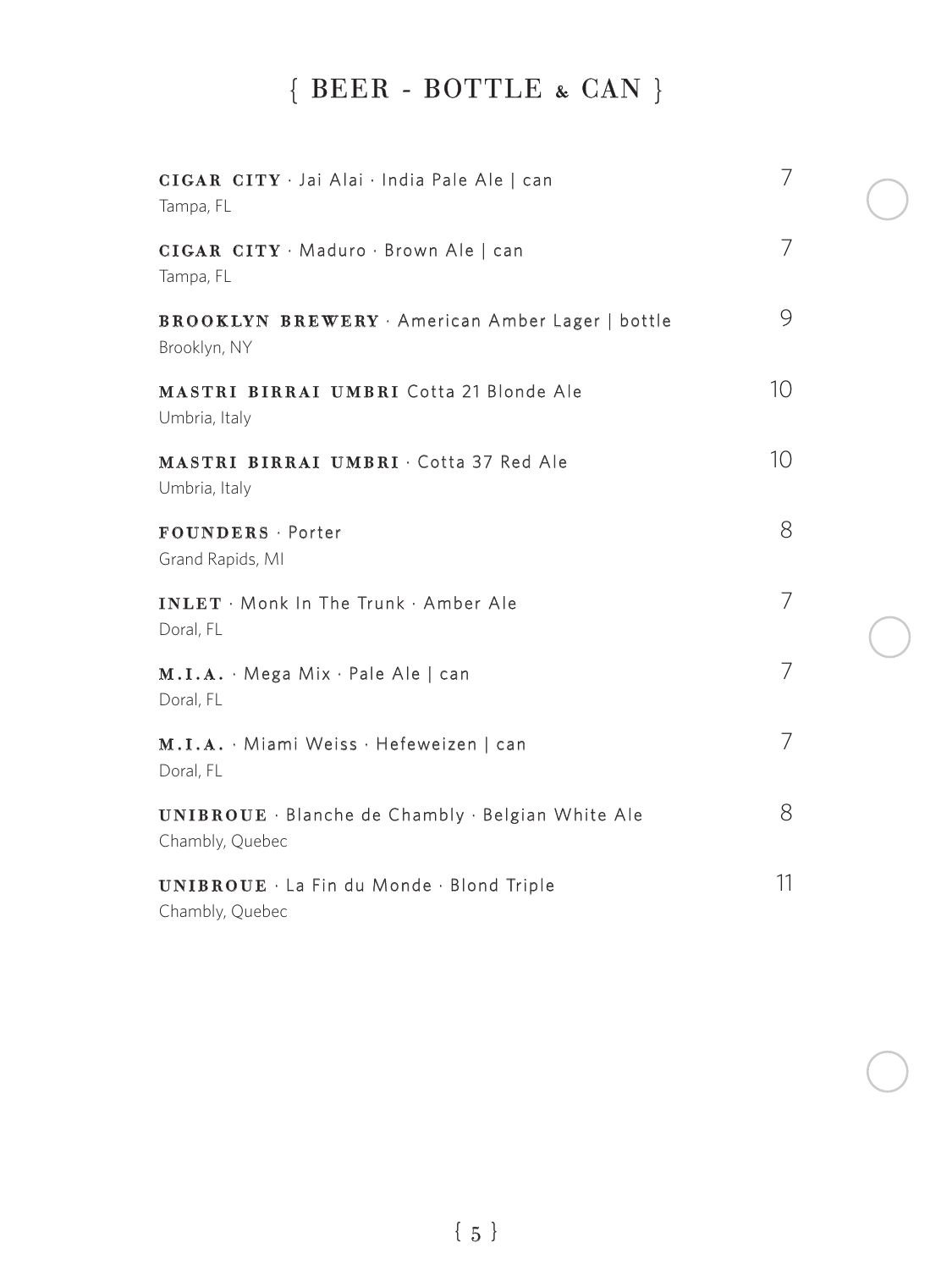# { WHISKEY }

#### bourbon

| A.H. HIRSCH 16 Yr                      | 295 |
|----------------------------------------|-----|
| ANGEL'S ENVY                           | 16  |
| ANGEL'S ENVY . Cask Strength           | 50  |
| <b>BASIL HAYDEN'S</b>                  | 14  |
| <b>BUFFALO TRACE</b>                   | 14  |
| <b>BOOKERS</b>                         | 16  |
| <b>BULLEIT</b> 10 Yr                   | 16  |
| E.H. TAYLOR · Small Batch              | 16  |
| FOUR ROSES · Single Barrel             | 16  |
| FOUR ROSES · Small Batch               | 15  |
| GEORGE STAGG ISO PROOF                 | 22  |
| <b>HUDSON</b> · Four Grain             | 22  |
| <b>KNOB CREEK</b>                      | 17  |
| MICHTER'S CELEBRATION                  | 550 |
| $MICHTER$ <sup>2</sup> S · 20 Yr 2018  | 150 |
| $MICHTER$ <sup>2</sup> S · 20 Yr       | 95  |
| $MICHTER$ <sup>2</sup> $S \cdot 10$ Yr | 30  |
| OLD FORESTER . 1897 Bottled in Bond    | 18  |
| OLD FORESTER 1910 Old Fine Whiskey     | 20  |
| OLD FORESTER · 1920 Prohibition Style  | 20  |
| WILLETT POT STILL                      | 16  |
| WOODFORD RESERVE                       | 15  |
| WOODINVILLE                            | 22  |

#### bourbon flights

| SPIRITUAL ADVISOR                                                         | 45  |
|---------------------------------------------------------------------------|-----|
| Micthers American Whiskey Micthers 10 yr Bourbon Micthers 10 yr Rye       |     |
| GEMS OF THE RICKHOUSE                                                     | 335 |
| Michter's Celebration · A. H. Hirsch Reserve 16 Yr · Whistle Pig Boss Hog |     |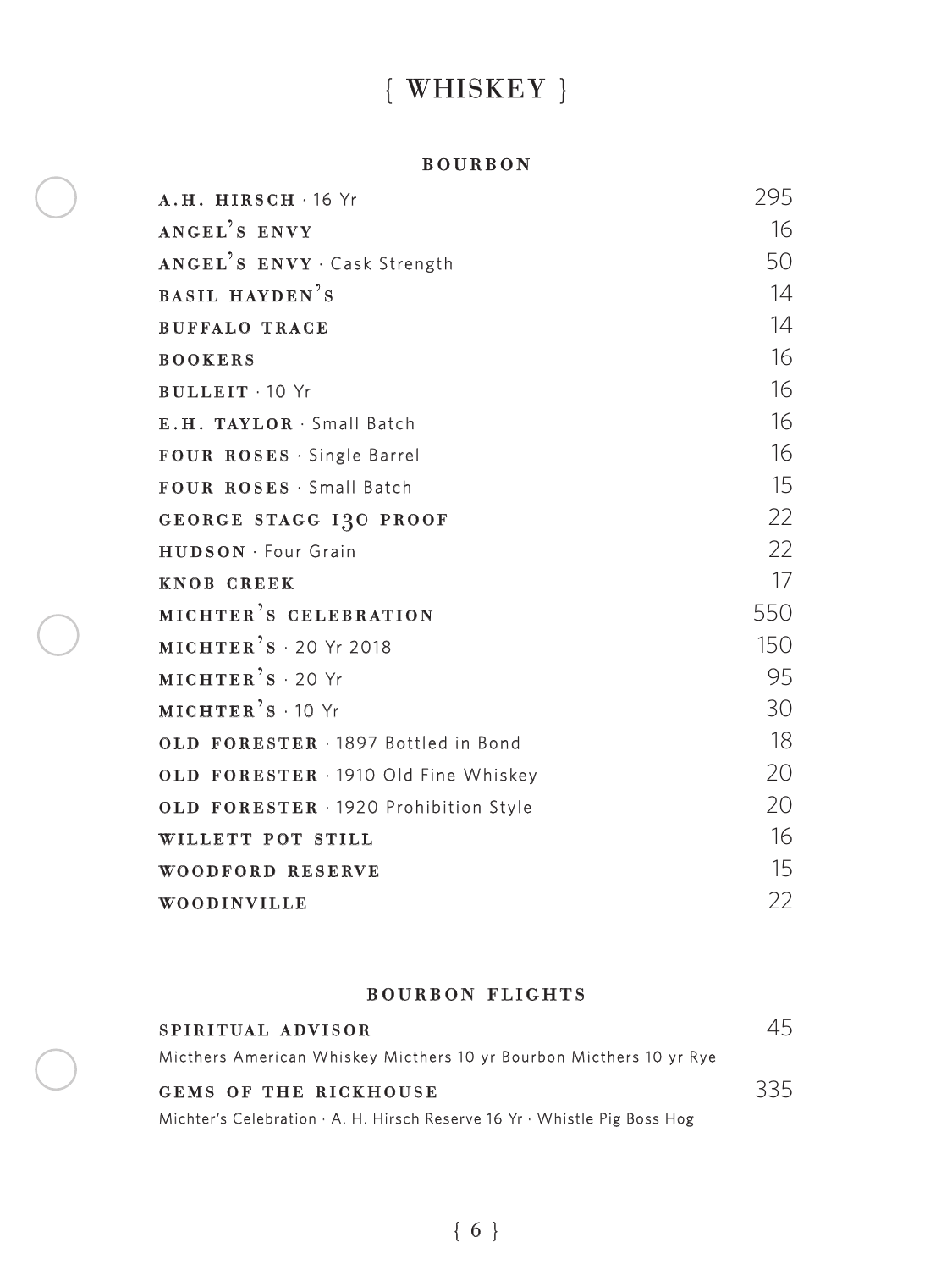# { WHISKEY }

#### american

| GENTLEMAN JACK                            | 14     |
|-------------------------------------------|--------|
| JACK DANIEL'S · Single Barrel             | 16     |
| JACK DANIEL'S · Sinatra Select            | $30 -$ |
| MICHTER <sup>'</sup> S · American Whiskey | 16     |
| WOODINVILLE PORT CASK                     | 24     |

#### **RYE**

| BULLEIT 95'                        | 17   |
|------------------------------------|------|
| <b>HIGH WEST Rendezvous</b>        | 17   |
| HUDSON · Manhattan                 | 22   |
| <b>KNOB CREEK</b>                  | 17   |
| MICHTER'S                          | 19   |
| $MICHTER$ <sup>2</sup> $s$ · 10 Yr | 30   |
| <b>TEMPLETON</b>                   | 12   |
| WHISTLE PIG · 10 Yr                | 25   |
| WHISTLE PIG · Farmstock 001        | 22   |
| WHISTLE PIG · Farmstock 003        | $22$ |
| WHISTLE PIG · Boss Hog             | 130  |
| WOODFORD RYE.                      | 17   |
| WOODINVILLE                        | 18   |

#### rye flights

| RYE OR DIE                           | 25 |
|--------------------------------------|----|
| Whistle Pig 10 Yr ·· Michter's 10 Yr |    |

#### ireland

| <b>JAMESON</b> Black Barrel | 18. |
|-----------------------------|-----|
| $JAMESON - 18$ Yr           | 35. |
| <b>TEELING</b> Small Batch  | 17  |
| TULLAMORE DEW               | 13. |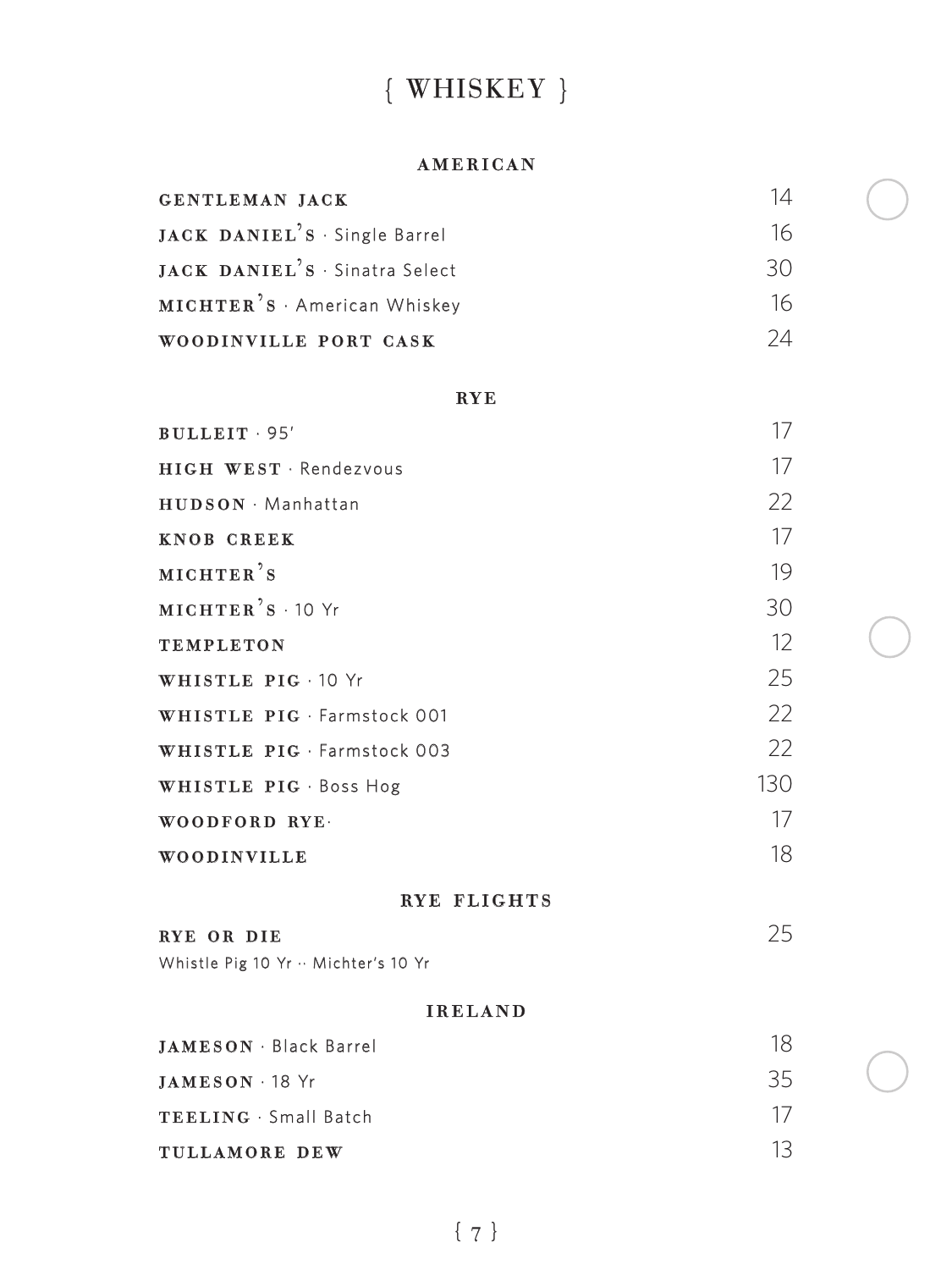# { WHISKY }

#### **SCOTLAND**

#### highlands

| <b>ABERFELDY 12 Yr</b>                  | 15    |
|-----------------------------------------|-------|
| <b>BALVENIE</b> DoubleWood 12 Yr        | 14    |
| BALVENIE · Caribbean Cask 14 Yr         | 20    |
| <b>BALVENIE</b> · DoubleWood 17 Yr      | 25    |
| <b>BALVENIE</b> Single Barrel 15 Yr     | 28    |
| DALMORE 12 Yr                           | 18    |
| DALMORE · 15 Yr                         | 25    |
| DALMORE · Cigar Malt                    | 35    |
| DALMORE · King Alexander III            | 65    |
| <b>GLENMORANGIE</b> · Nectar d'Or 12 Yr | 26    |
| <b>GLENMORANGIE · 18 Yr</b>             | 33    |
| <b>GLENMORANGIE · 25 Yr</b>             | 125   |
| MACALLAN · Fine Oak 15 Yr               | 32    |
| MACALLAN · 18 Yr                        | 60    |
| MACALLAN · Fine Oak 21 Yr               | 125   |
| <b>MACALLAN</b> · Rare Cask             | 75    |
| MACALLAN 25 Yr                          | 370   |
| MACALLAN 1960 1 ounce                   | 2,844 |
| MACALLAN 1960 1.5 ounce                 | 4,266 |
| MACALLAN 1970 1 ounce                   | 1,844 |
| MACALLAN 1970 1.5 ounce                 | 2,844 |
| $OBAN \cdot 14$ Yr                      | 19    |

#### highlands whisky flights

THERE CAN BE ONLY ONE 180

Dalmore King Alexander III · Glenmorangie 25 Yr · Macallan 25 Yr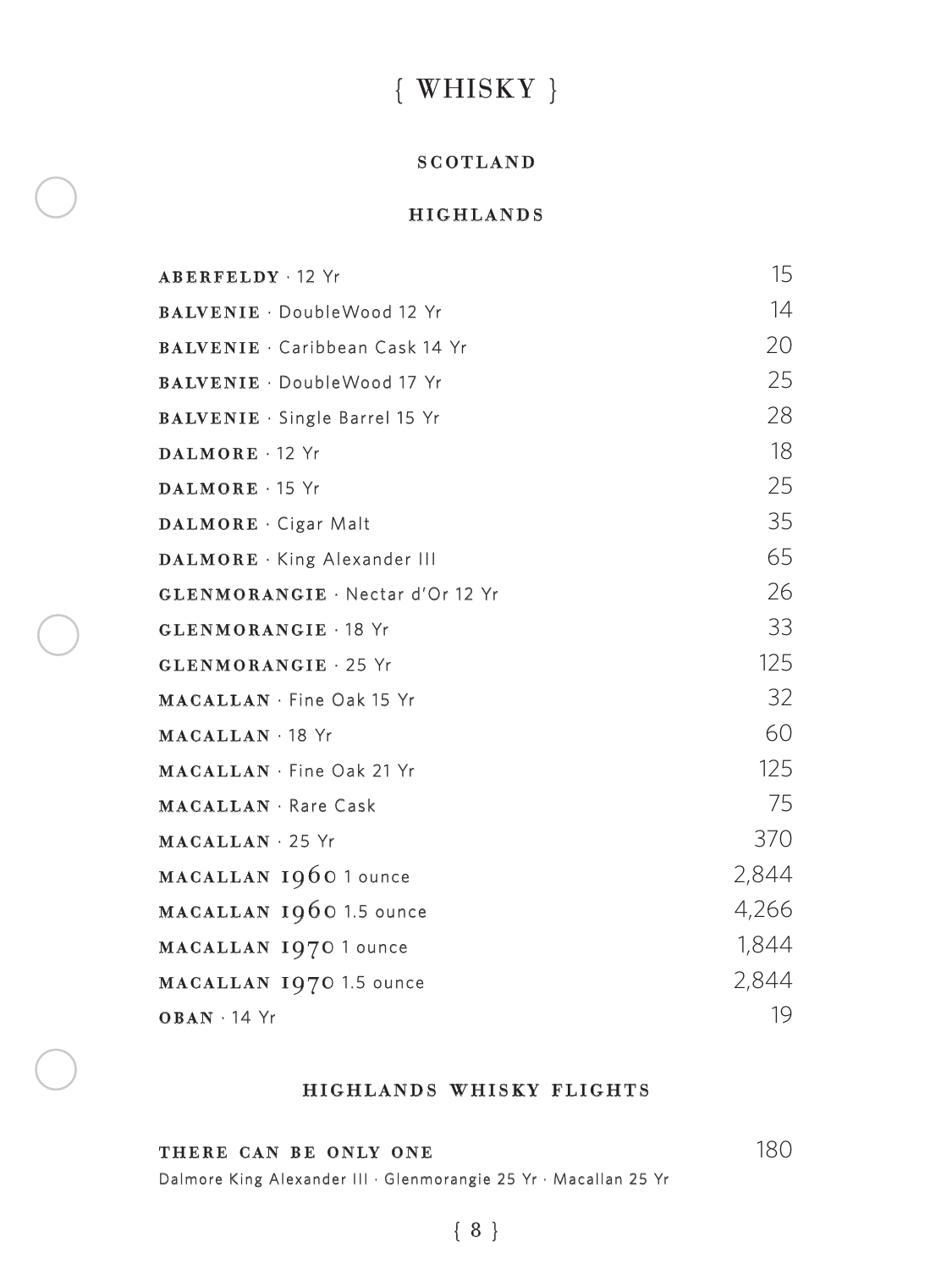# { WHISKY }

#### scotland

#### orkney

| HIGHLAND PARK 15 Yr        |     |
|----------------------------|-----|
| HIGHLAND PARK 18 Yr        | 35. |
| <b>HIGHLAND PARK 25 Yr</b> | 15N |

#### islay

| $ARDEEG - 10$ Yr                    | 14 |
|-------------------------------------|----|
| ARDBEG · Corryvreckan               | 27 |
| <b>BRUICHLADDICH</b> · Islay Barley | 16 |
| <b>BRUICHLADDICH</b> Octomore       | 27 |
| <b>BRUICHLADDICH</b> Port Charlotte | 16 |
| LAGAVULIN · 16 Yr                   | 22 |

#### islay whisky flights

| FIRE & EARTH                                                   |  |
|----------------------------------------------------------------|--|
| Bruichladdich Octomore · Lagavulin 16 Yr · Ardbeg Corryvreckan |  |

#### jura

| $JURA$ 18 $Yr$ | $\sim$ $-$ |
|----------------|------------|
|----------------|------------|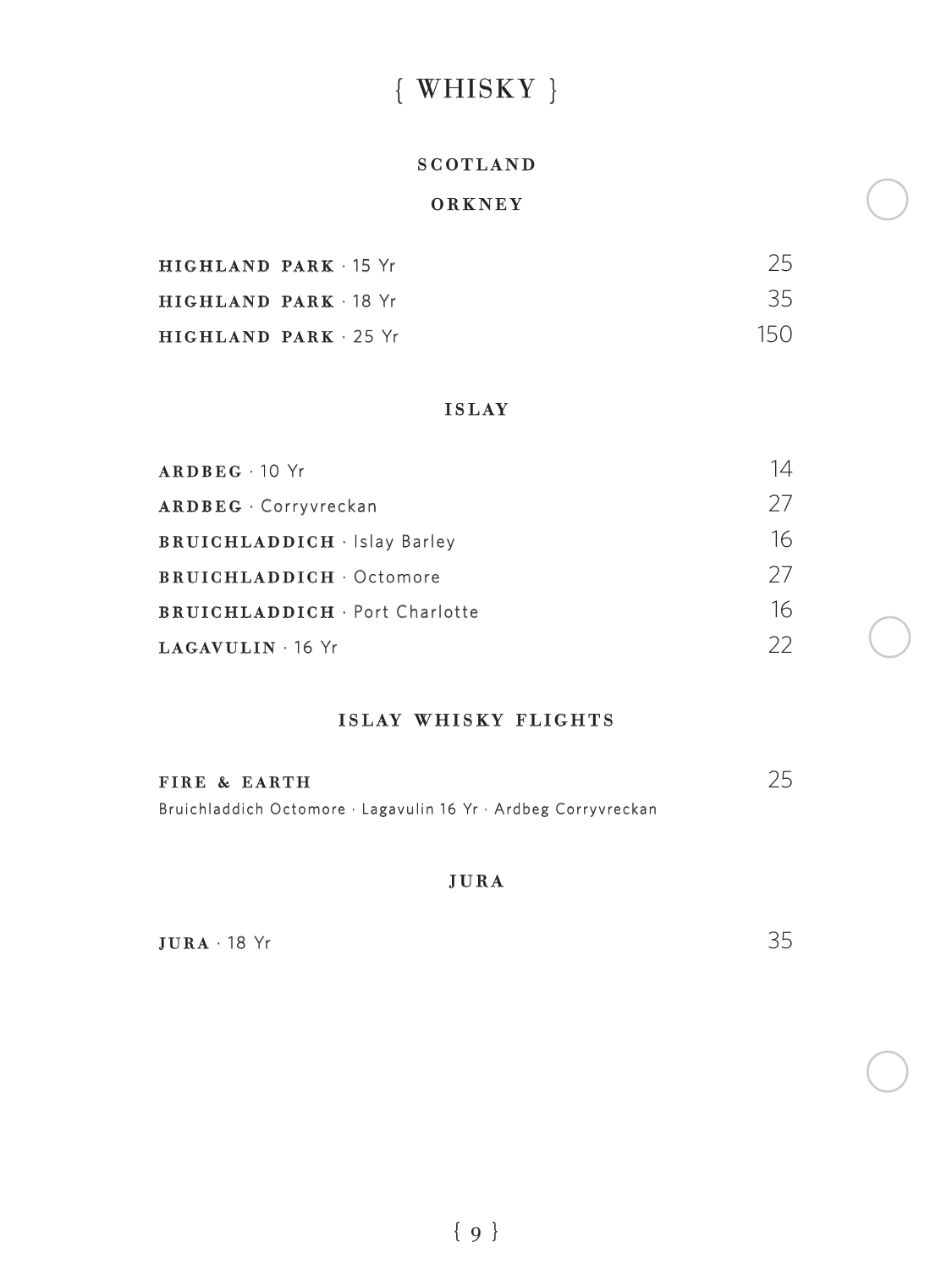# { WHISKY }

#### **SCOTLAND**

#### **SPEYSIDE**

| <b>CRAIGELLACHIE · 13 Yr</b>       | 18 |
|------------------------------------|----|
| DALLAS DHU · Cask Strength 1980    | 75 |
| <b>GLENFIDDICH 15 Yr</b>           | 16 |
| GLENFIDDICH 18 Yr                  | 25 |
| $GLENFIDDICH \cdot 21$ Yr          | 45 |
| <b>GLENFIDDICH</b> Grand Cru 23Yr  | 66 |
| GLENLIVET 12 Yr                    | 13 |
| <b>GLENLIVET</b> Cognac Cask 14 Yr | 16 |
| GLENLIVET · French Oak 15 Yr       | 18 |
| GLENLIVET 18 Yr                    | 30 |
| GLENLIVET · Archive 21 Yr          | 55 |

#### blended scotch whisky

| BUCHANAN'S · 18 Yr                       | 30                |
|------------------------------------------|-------------------|
| CHIVAS REGAL 18 Yr                       | 18                |
| CHIVAS REGAL 25 Yr                       | 56                |
| DEWAR'S · Signature                      | 30                |
| DEWAR'S White Label                      | $12 \overline{ }$ |
| $DEWAR$ <sup>2</sup> S $\cdot$ 12 Yr     | 14                |
| $DEWAR$ <sup>2</sup> S $\cdot$ 18 Yr     | 18                |
| $F$ <b>OR</b> · Rare Cask 21 Yr          | 50                |
| <b>JOHNNIE WALKER Green</b>              | 16                |
| <b>JOHNNIE WALKER · Blue</b>             | 45                |
| JOHNNIE WALKER · Blue 200 Yr Anniversary | 500               |

#### blended whisky flights

**barrel symphony** 50 Johnnie Walker Blue · Chivas Regal 25 Yr · Fìor Rare Cask 21 Yr

### { 10 }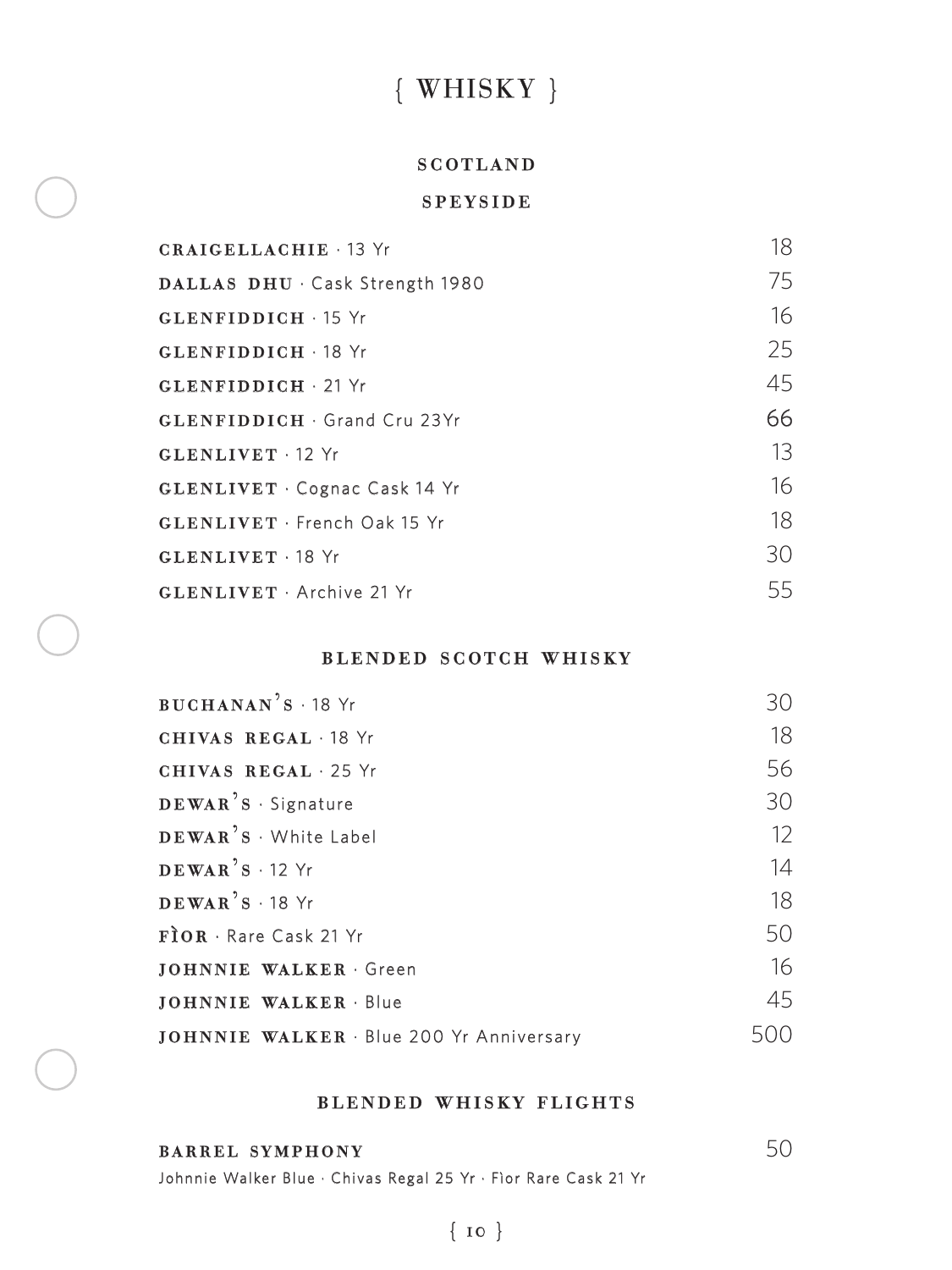# { WHISKEY }

#### japan

| <b>AKASHI</b> · Eigashima                                 | 14  |
|-----------------------------------------------------------|-----|
| <b>AKASHI</b> · Sommelier Series Single Malt              | 55  |
| $\texttt{ICHIRO}^3\texttt{S} \cdot \texttt{Malt}$ & Grain | 32  |
| $\mathbf{KAIY\bar{O}}\cdot$ Cask Strength                 | 30  |
| $\textbf{KAIY}\bar{\textbf{O}}\cdot\textbf{The Peated}$   | 35  |
| $\textbf{KAIY}\bar{\textbf{O}}\cdot$ 7 Yr Single Malt     | 18  |
| MARS · Iwai                                               | 12  |
| MARS · Iwai Tradition                                     | 17  |
| MARS · The Lucky Cat Mint                                 | 35  |
| MARS KOMAGATAKE · Double Cellar                           | 50  |
| MARS KOMAGATAKE · Shinanotanpopo                          | 45  |
| MARS KOMAGATAKE · 27 Yr Single Malt                       | 365 |
| NIKKA · Coffey Grain                                      | 18  |
| NIKKA · Pure Malt                                         | 19  |
| NIKKA · 17 Yr                                             | 55  |
| $NIKKA \cdot 21$ Yr                                       | 65  |
| SUNTORY · Toki                                            | 17  |
| SUNTORY HAKUSHU · 12 Yr                                   | 35  |
| <b>SUNTORY HIBIKI</b> · Harmony                           | 29  |
| SUNTORY YAMAZAKI 12 Yr                                    | 35  |

#### japanese whiskey flights

| ELON'S FLIGHT TO MARS                                          | 55 |
|----------------------------------------------------------------|----|
| The Lucky Cat Mint · Komagatake Double Cellar · Shinanotanpopo |    |
| THE RISING SUN                                                 | 50 |
| Nikka Pure Malt · Nikka 17 Yr · Nikka 21 Yr                    |    |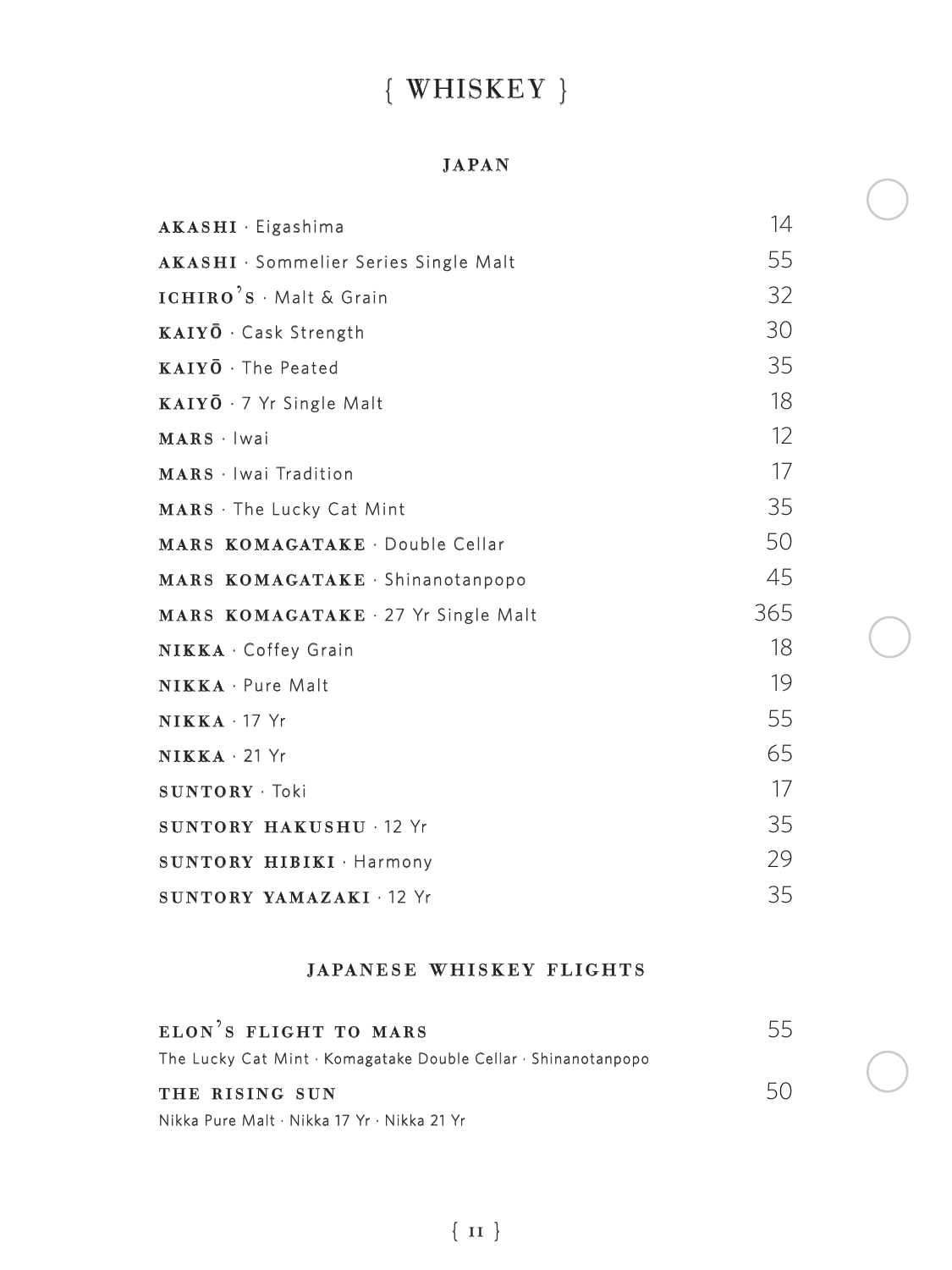# { RUM **•** RHUM **•** RON }

| <b>APPLETON</b> 21 Yr             | 35  |
|-----------------------------------|-----|
| $BACARDI \cdot 8$                 | 14  |
| <b>BACARDI</b> 10 Yr              | 16  |
| <b>BACARDI</b> · Reserva Limitada | 25  |
| <b>BARBANCOURT · 5 Star 8 Yr</b>  | 14  |
| DIPLOMÁTICO · Planas              | 13  |
| DIPLOMÁTICO · Reserva Exclusiva   | 14  |
| DON Q · Gran Añejo                | 24  |
| <b>DON 0 150 Yr</b>               | 275 |
| DOS MADERAS Luxus                 | 35  |
| FACUNDO · Exquisito               | 22  |
| FACUNDO · Paraíso                 | 55  |
| FLOR DE CAÑA · 25 Yr              | 45  |
| FOURSQUARE · Premise              | 18  |
| FOURSQUARE 2005                   | 25  |
| HAVANA CLUB · Añejo Blanco        | 13  |
| HAVANA CLUB · Añejo Clásico       | 14  |
| $J.M \cdot$ Agricole Blanc        | 14  |
| $J.M \cdot VSOP$                  | 15  |
| $J.M \cdot XO$                    | 23  |
| MOUNT GAY · Eclipse               | 12  |
| <b>PYRAT</b> . XO Reserve         | 14  |
| RON ZACAPA · Centenario           | 17  |
| RON ZACAPA XO                     | 28  |
| SANTA TERESA 1796                 | 14  |
| $ZAFRA$ $\cdot$ 21 Yr             | 18  |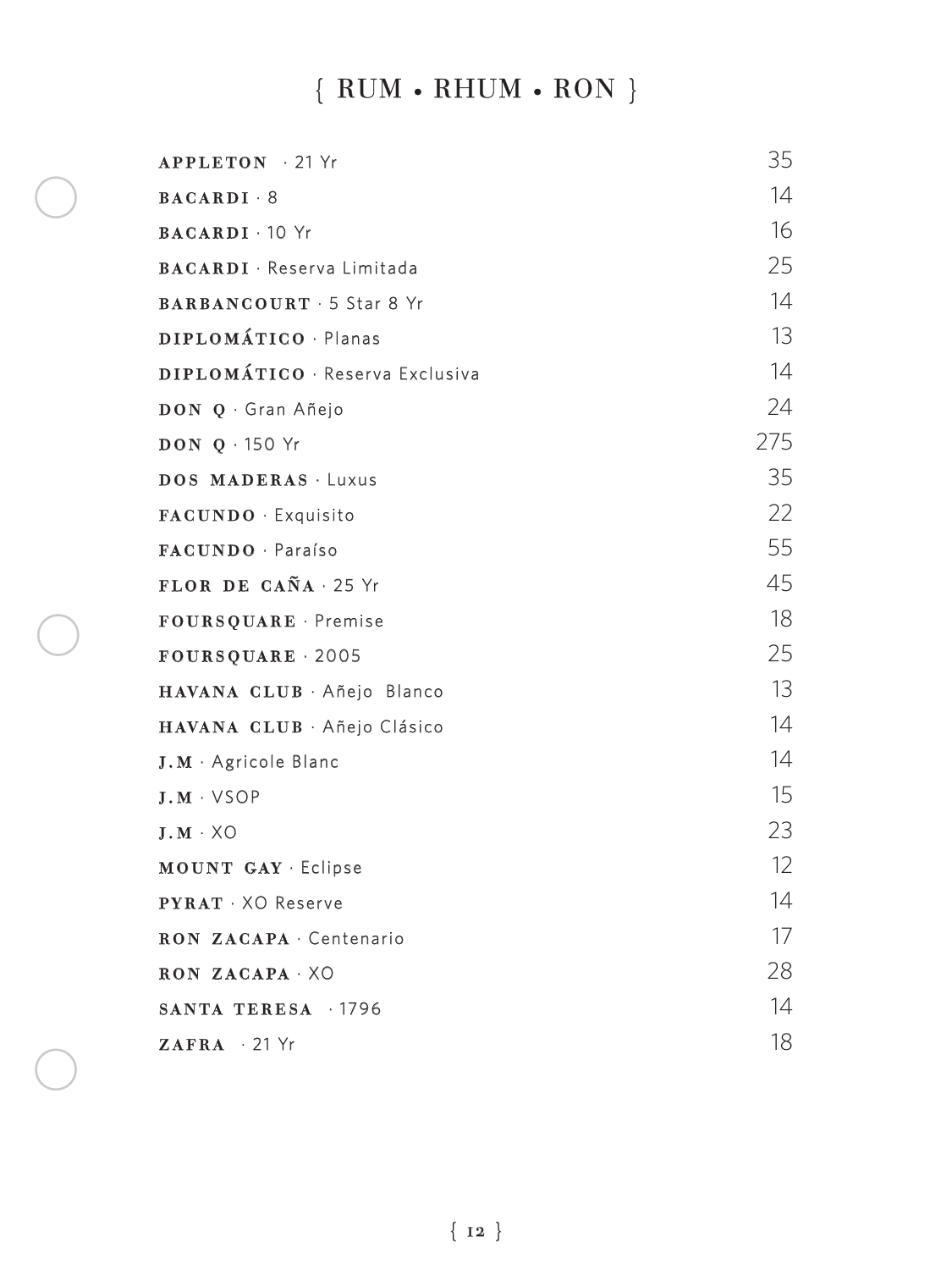# $\{$  GIN  $\}$

| AMASS · Los Angeles                    | 17 |
|----------------------------------------|----|
| <b>BEEFEATER</b>                       | 14 |
| <b>BOMBAY</b>                          | 15 |
| <b>BOMBAY</b> · Sapphire               | 16 |
| THE BOTANIST                           | 14 |
| HENDRICK'S                             | 14 |
| KI NO BI                               | 19 |
| <b>OXLEY</b>                           | 14 |
| PLYMOUTH · Navy Strength               | 16 |
| $\textbf{RANSOM} \cdot \text{Old Tom}$ | 13 |
| TANQUERAY · No. 10                     | 14 |
| MONKEY 47                              | 22 |

# { VODKA }

| <b>ABSOLUT</b> Elyx               | 17 |
|-----------------------------------|----|
| <b>BELUGA</b> Gold Line           | 30 |
| <b>BELUGA</b> Noble               | 14 |
| <b>BELVEDERE</b>                  | 16 |
| <b>BELVEDERE</b> Lake Bart ek     | 18 |
| <b>BELVEDERE</b> · Smogóry Forest | 18 |
| <b>CHOPIN</b>                     | 15 |
| CÎROC                             | 15 |
| <b>GREY GOOSE</b>                 | 16 |
| GREY GOOSE VX                     | 25 |
| HANGAR ONE                        | 15 |
| <b>IMPERIA</b>                    | 16 |
| <b>KETEL ONE</b>                  | 16 |
| RUSSIAN STANDARD Gold             | 15 |
| RUSSIAN STANDARD Imperia          | 16 |
| <b>STOLICHNAYA · Elit</b>         | 22 |
| TITO'S                            | 16 |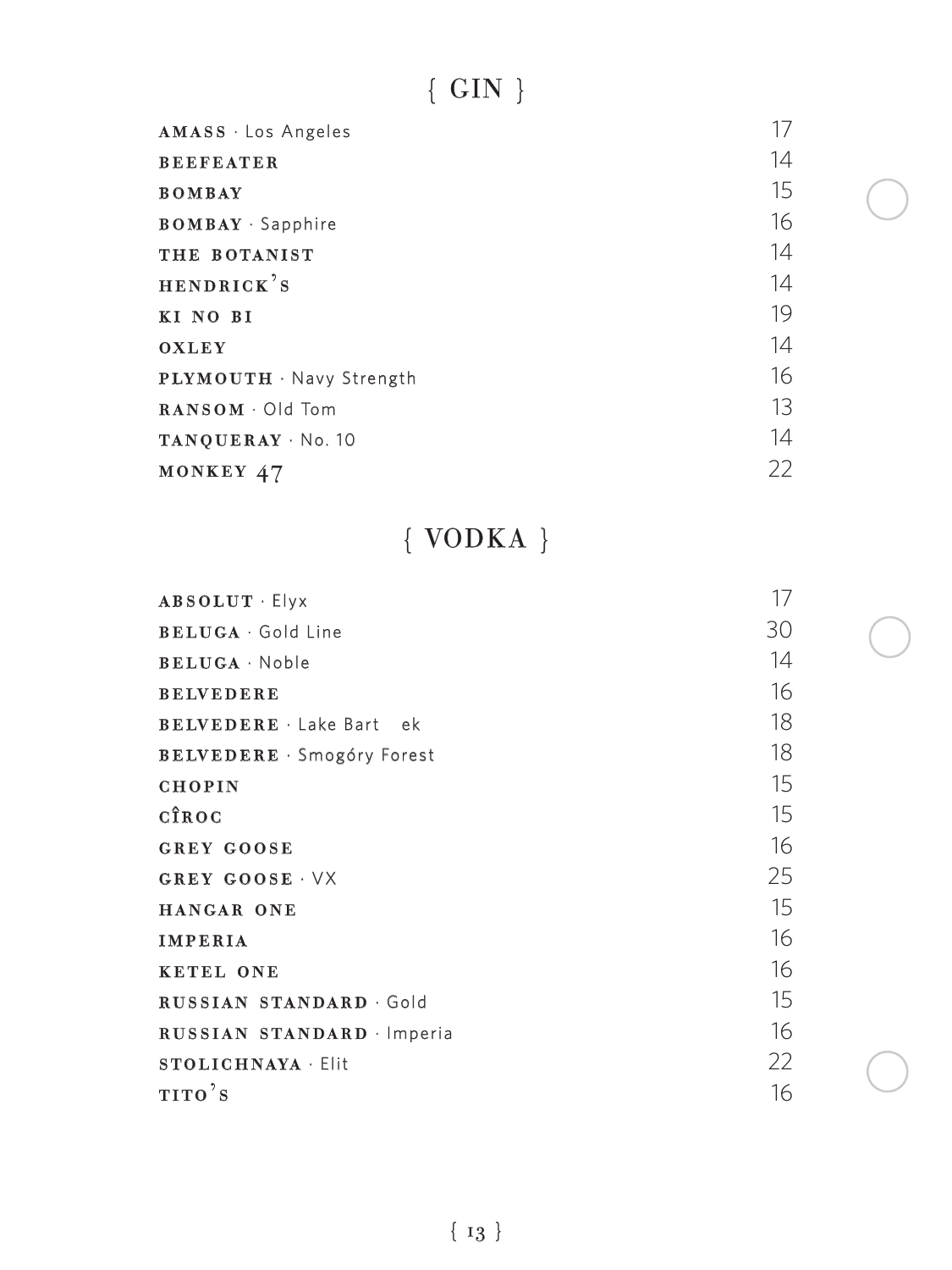# { TEQUILA}

| $AVIÓN \cdot 44$                      | 42                |
|---------------------------------------|-------------------|
| <b>CASA DRAGONES</b> Joven            | 65                |
| <b>CASA NOBLE Anejo</b>               | 20                |
| <b>CASA NOBLE Extra Anejo</b>         | 25                |
| <b>CASAMIGOS · Blanco</b>             | 15                |
| CASAMIGOS · Reposado                  | 16                |
| CASAMIGOS Añejo                       | 19                |
| CAZADORES · Reposado                  | $12 \overline{ }$ |
| CENOTE Añejo                          | 21                |
| CORAZÓN · Blanco                      | 12                |
| CORAZÓN · Reposado                    | 16                |
| <b>CUERVO</b> · Reserva de la Familia | 40                |
| DON JULIO · Blanco                    | 15                |
| DON JULIO · Reposado                  | 16                |
| DON JULIO · Añejo                     | 16                |
| <b>DON JULIO 1942</b>                 | 54                |
| HERRADURA Blanco                      | 14                |
| HERRADURA · Reposado                  | 15                |
| HERRADURA Añejo                       | 16                |
| HERRADURA · Selección Suprema         | 65                |
| $PATRON \cdot Blanco$                 | 16                |
| <b>PATRÓN</b> · Estate Blanco         | 28                |
| PATRÓN · Reposado                     | 15                |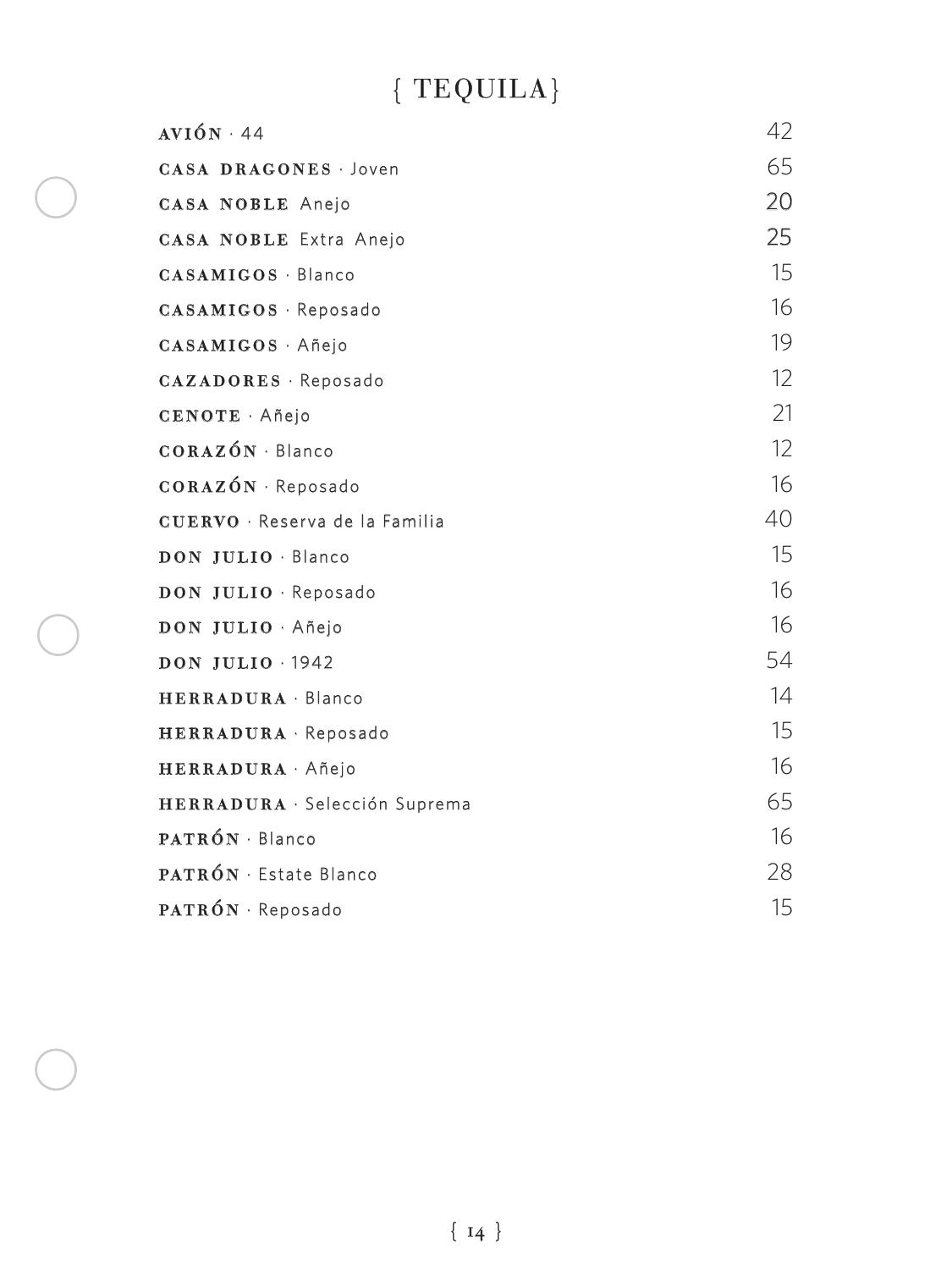# { TEQUILA }

| PATRÓN · Roca Blanco        | 20      |
|-----------------------------|---------|
| PATRÓN · Roca Reposado      | 22      |
| <b>PATRÓN</b> Gran Platinum | 45      |
| PATRÓN · Añejo              | 16      |
| PATRÓN · Gran Burdeos       | $105 -$ |
| PATRÓN · Piedra             | 75      |
| TEQUILA OCHO · Blanco       | 16      |
| TEQUILA OCHO · Reposado     | 17      |
| TEQUILA OCHO · Añejo        | 20      |

### tequila flights

| LA CANTINA                                                   |  |
|--------------------------------------------------------------|--|
| Tequila Ocho Reposado · Don Julio Real · Casa Dragones Joven |  |

# { MEZCAL }

| DEL MAGUEY Ameyaltepec  | 22 |
|-------------------------|----|
| DEL MAGUEY Chichicapa   | 18 |
| DEL MAGUEY · Ibérico    | 45 |
| DEL MAGUEY Tobala       | 32 |
| GRACIAS A DIOS Espadín  | 12 |
| VAGO AOUILINO · Espadín | 20 |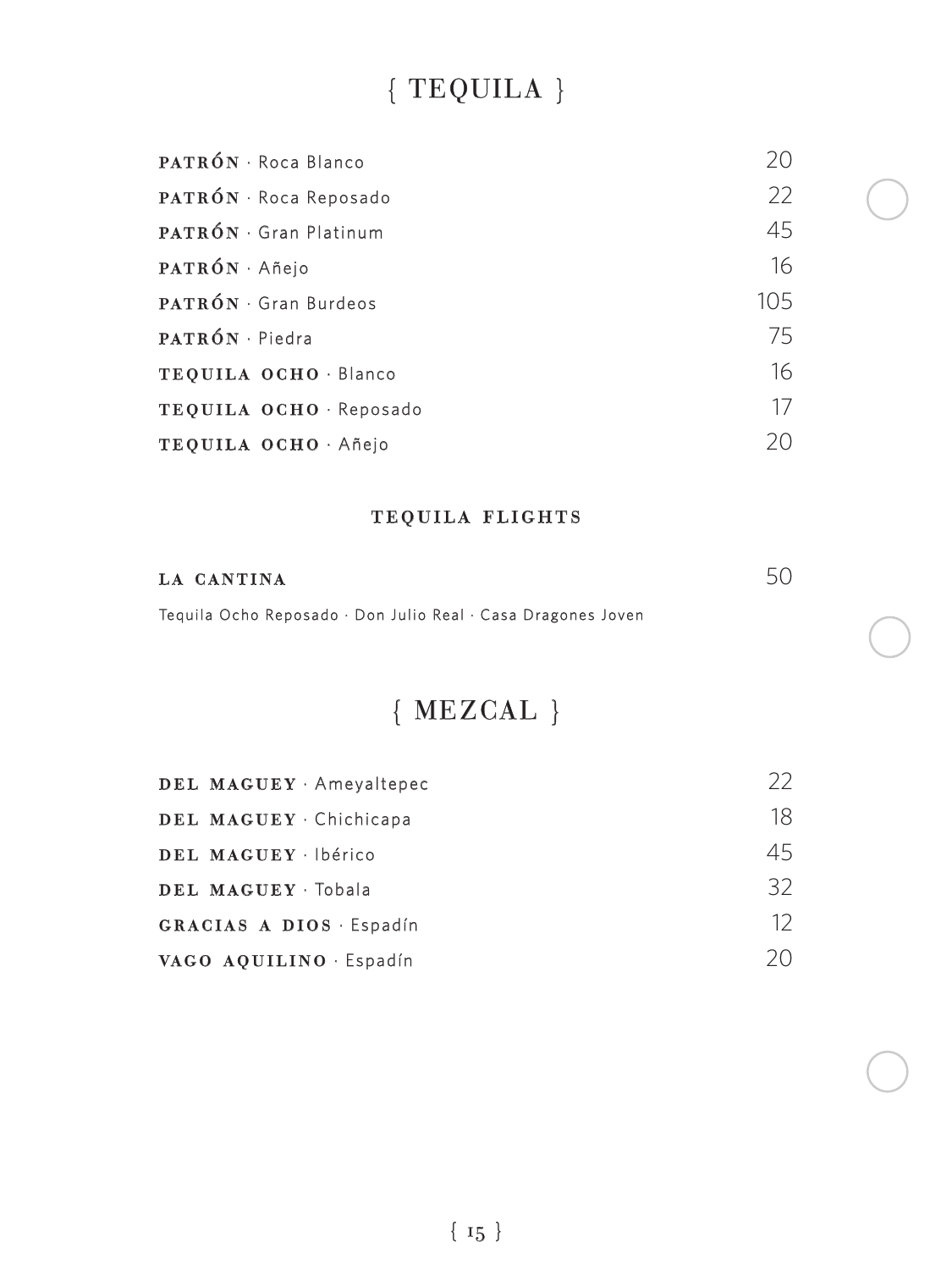## { BRANDY }

#### cognac

| COURVOISIER XO                     | 42  |
|------------------------------------|-----|
| DELAMAIN · Vesper                  | 50  |
| DELAMAIN 1977                      | 125 |
| D'USSÉ VSOP                        | 16  |
| $\mathbf{D}^2 \mathbf{U}$ ssé · XO | 65  |
| HENNESSY · Paradis Imperial        | 375 |
| HENNESSY XO                        | 50  |
| HENNESSY · Paradis                 | 180 |
| HENNESSY Richard                   | 650 |
| $HARDY \cdot Legend$ 1863          | 17  |
| HARDY · Noces d'Or                 | 75  |
| HARDY · Noces de Diamant           | 275 |
| <b>MARTELL</b> Blue Swift          | 18  |
| <b>MARTELL</b> Cordon Bleu         | 22  |
| MARTELL XO                         | 46  |
| PIERRE FERRAND 1840                | 14  |
| RÉMY MARTIN 1738                   | 18  |
| RÉMY MARTIN · VSOP                 | 14  |
| RÉMY MARTIN XO                     | 33  |

#### ু⊵

#### LOUIS XIII

Rémy Martin

#### THINK A CENTURY AHEAD

Each decanter is the life achievement of generations of Cellar Masters. A blend of up to 1200 eaux-de-vie, 100% from grande champagne.

| $.5$ OUNCE | 125 |
|------------|-----|
| I OUNCE    | 250 |
| 1.5 OUNCE  | 375 |

#### THE SENSATIONS OF LOUIS XIII

A quintessential pairing in which Louis XIII and Caviar Iranian Asetra each keep their intrinsic personalities while enhancing each other's beauty

1 ounce of louis xiii & caviar iranian asetra 525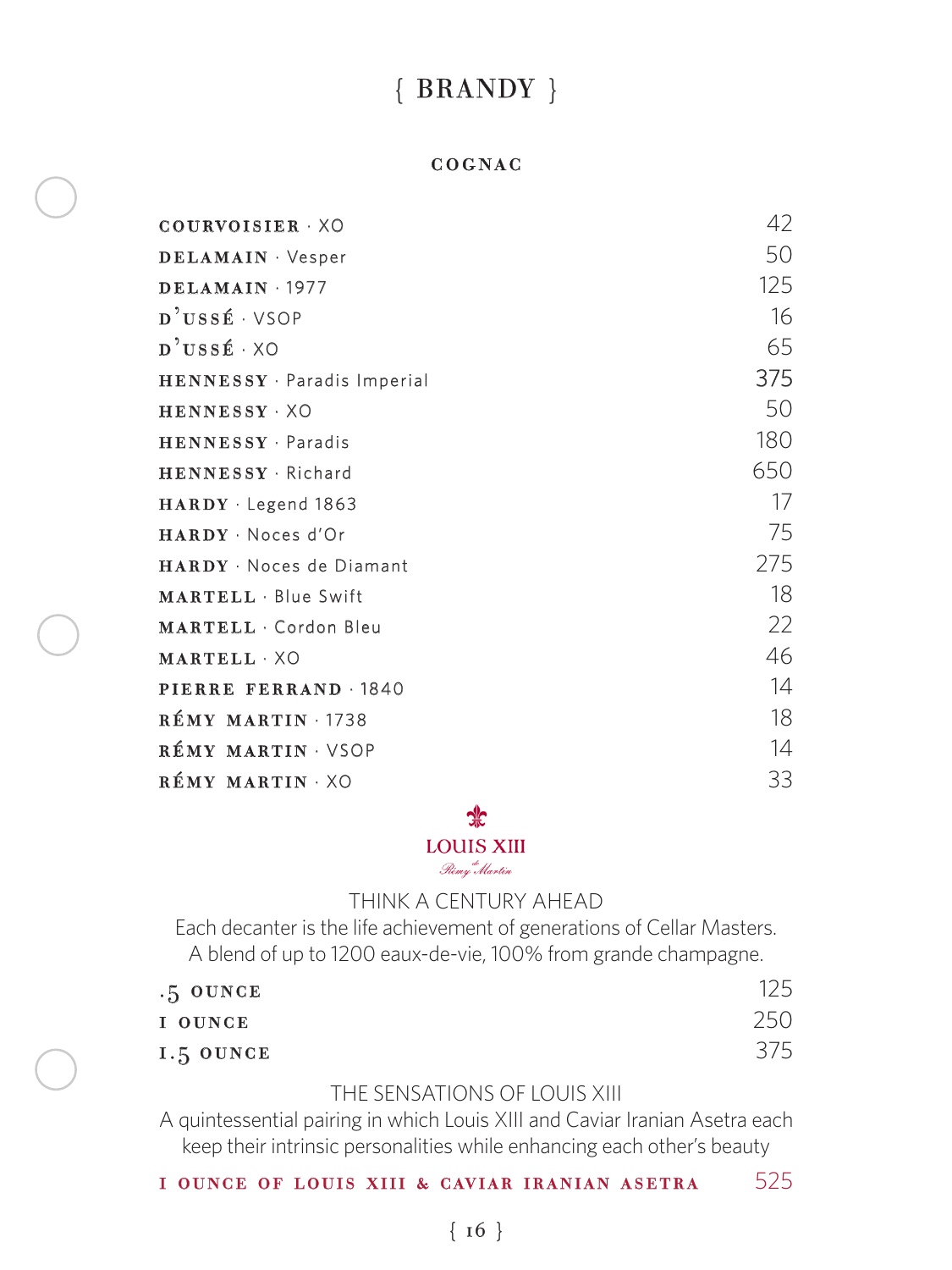# { BRANDY }

#### armagnac

| DARROZE · Réserve Spéciale          | 20. |
|-------------------------------------|-----|
| DARROZE · Domaine De Coquillon 1972 | 75  |
| LARRESSINGLE · XO                   | -27 |
| BHAKTA 50 YEAR 1.5 ounces           | 75. |

#### GRAPPA

| <b>BONOLLO</b> Amarone Barrique | 25   |
|---------------------------------|------|
| JACOPO POLI Merlot              | 20.  |
| NONINO · Chardonnay             | $22$ |
| <b>GAJA SPERSS</b>              | 28   |
| TIGNANELLO                      | フフ   |

#### other

| <b>BOULARD</b> · VSOP Calvados                | 17 |
|-----------------------------------------------|----|
| <b>CARDENAL MENDOZA · Solera Gran Reserva</b> | 14 |
| LA CARAVEDO OUEBRANTA · Pisco                 | 13 |
| SINGANI $63 \cdot$ Singani                    | 13 |

# { APERITIF }

| 12 |
|----|
| 12 |
| 12 |
| 18 |
| 18 |
|    |

 ${17}$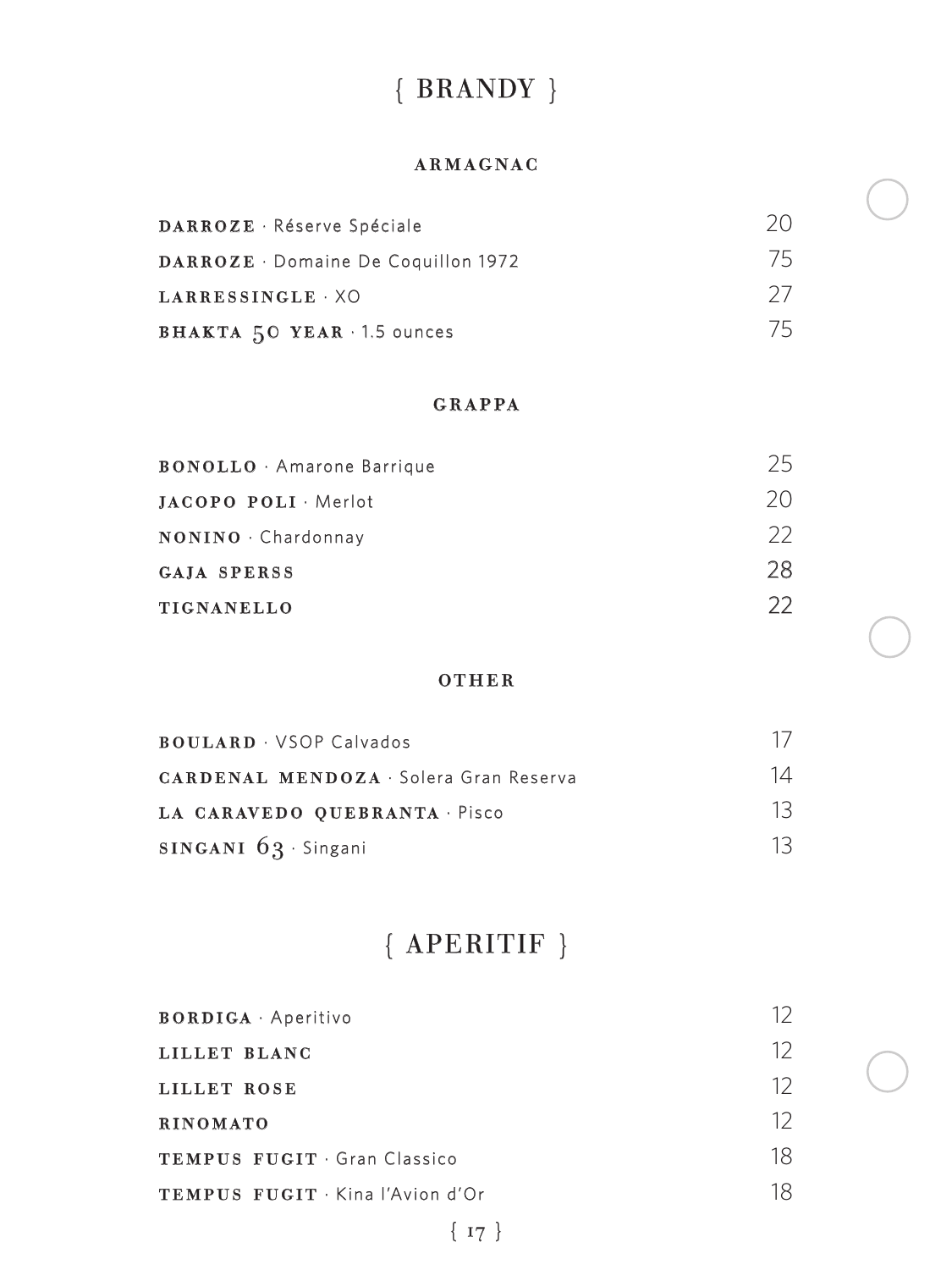# { ABSINTHE & ANISE }

| $KUBLER \cdot Absinthe$        | 15 |
|--------------------------------|----|
| MOLINARI · Sambuca White       | 12 |
| <b>PERNOD</b>                  | 12 |
| ROMANA · Sambuca Black         | 12 |
| TEMPUS FUGIT HERITAGE Absinthe | 18 |

# { DIGESTIF }

| <b>CHARTREUSE</b> Green                             | 20. |
|-----------------------------------------------------|-----|
| <b>CHARTREUSE</b> Green VEP                         | 35  |
| <b>CHARTREUSE</b> Yellow                            | 18  |
| GRAND MARNIER 1880                                  | 65  |
| <b>GRAND MARNIER</b> Cuvée du Centenaire 100th Year | 28  |
| <b>GRAND MARNIER Ouintessence</b>                   |     |

# { VERMOUTH }

| <b>BORDIGA</b> · Bianco | 13 |
|-------------------------|----|
| <b>BORDIGA</b> Rosso    | 13 |
| LA QUINTINYE · Blanc    | 12 |
| LA QUINTINYE Dry        | 12 |
| LA QUINTINYE Rouge      |    |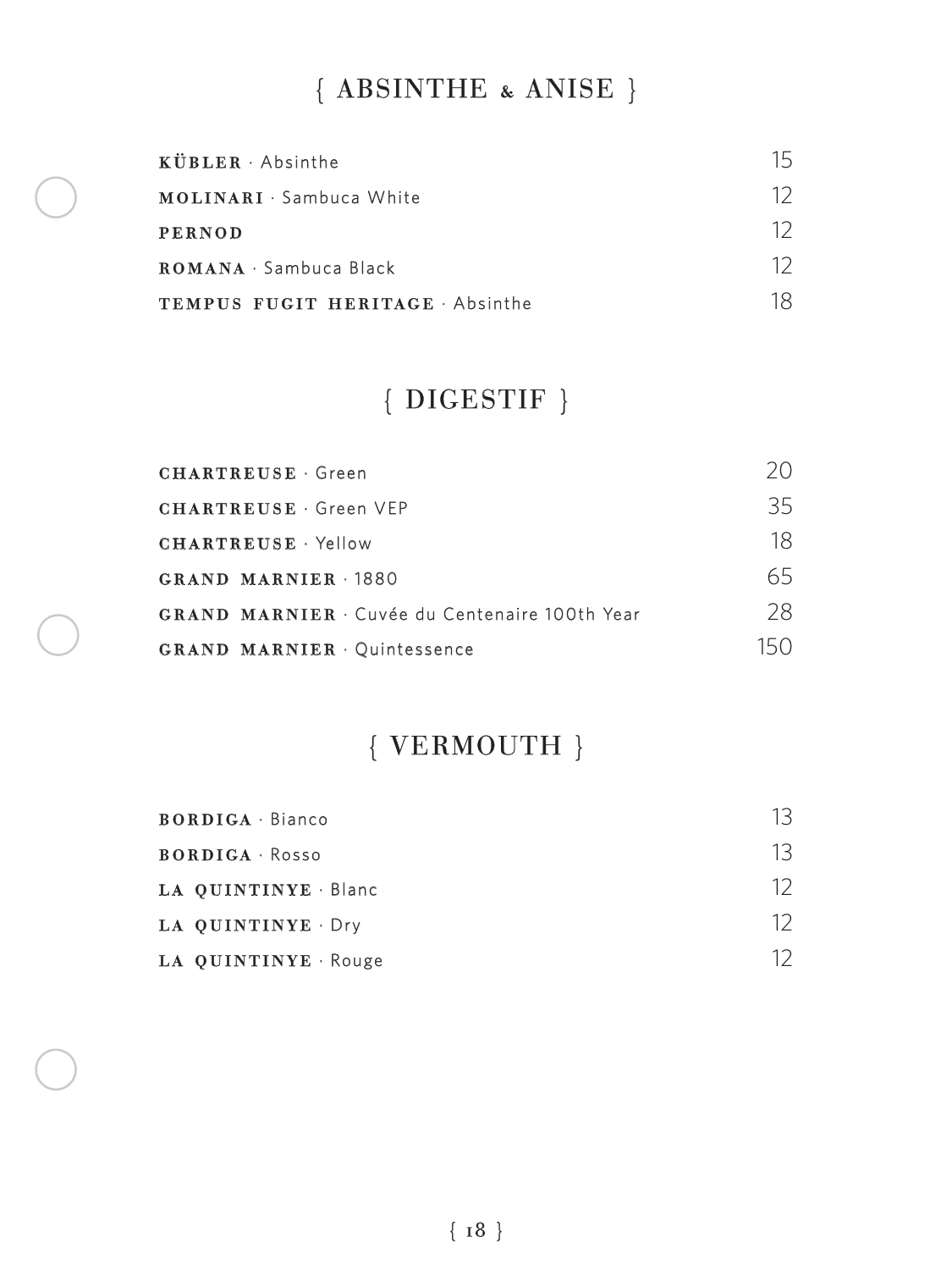# { AMARO }

| <b>AVERNA</b>        | 14 |
|----------------------|----|
| <b>CYNAR</b>         | 12 |
| CYNAR 70             | 14 |
| FERNET-BRANCA        | 12 |
| <b>JÄGERMEISTER</b>  | 12 |
| MONTENEGRO           | 15 |
| NONINO Quintessentia | 16 |

# { LIQUEUR }

| <b>AKASHI UME</b>            | 14 |
|------------------------------|----|
| <b>BAILEYS</b> · Irish Cream | 12 |
| <b>BÉNÉDICTINE</b>           | 14 |
| <b>CLÉMENT</b> Créole Shrubb | 12 |
| <b>CLÉMENT</b> Mahina Coco   | 12 |
| <b>DRAMBUIE</b>              | 14 |
| <b>FRANGELICO</b>            | 12 |
| KAHLÚA                       | 12 |
| LICOR $43$                   | 12 |
| LUXARDO · Amaretto           | 10 |
| LUXARDO · Maraschino         | 12 |
| $PATRON \cdot XO$ Cafe       | 13 |
| $ST \sim GERMAIN$            | 14 |
| TIA MARIA                    | 12 |
| <b>TUACA</b>                 | 12 |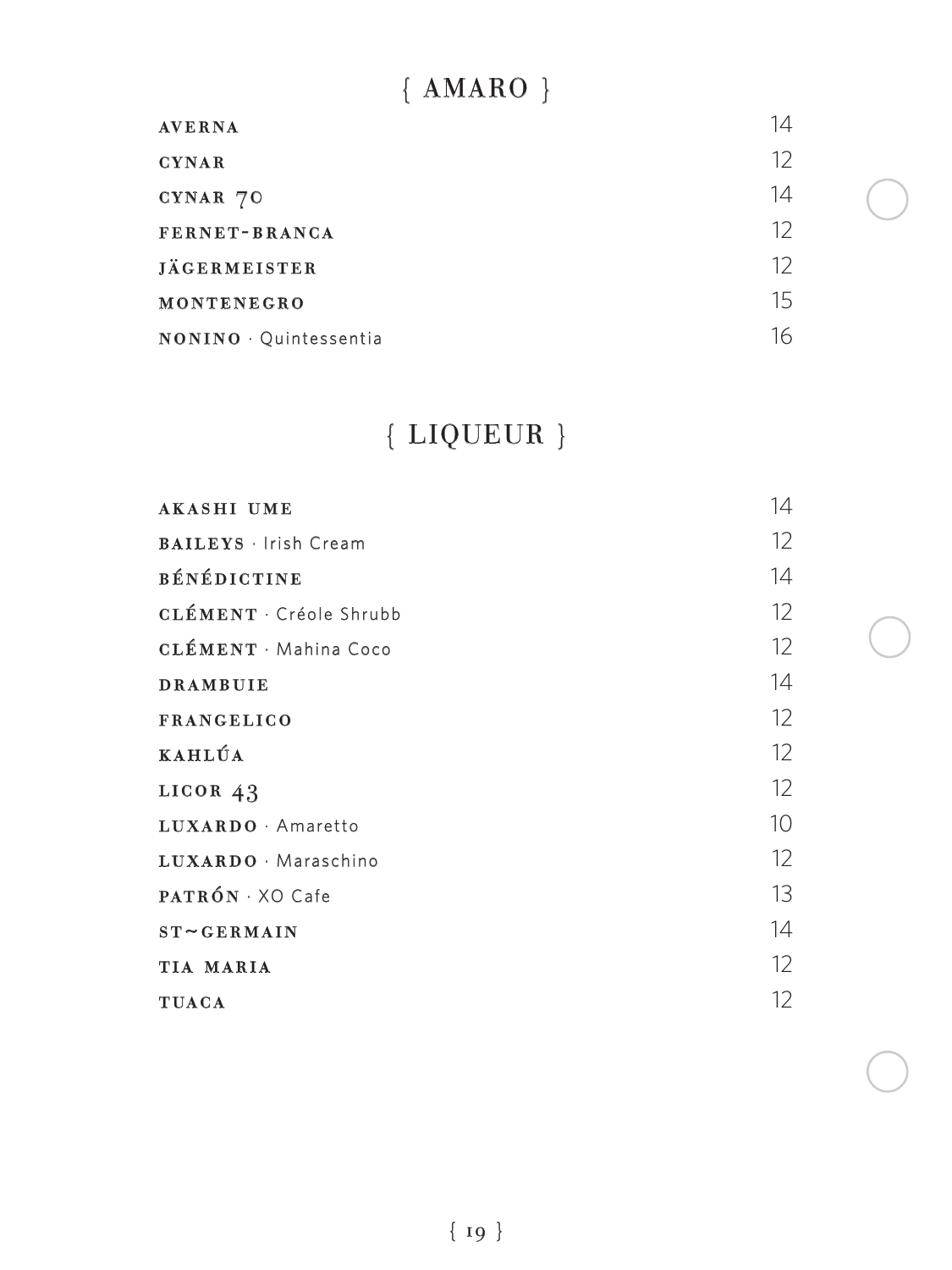# { CIGARS }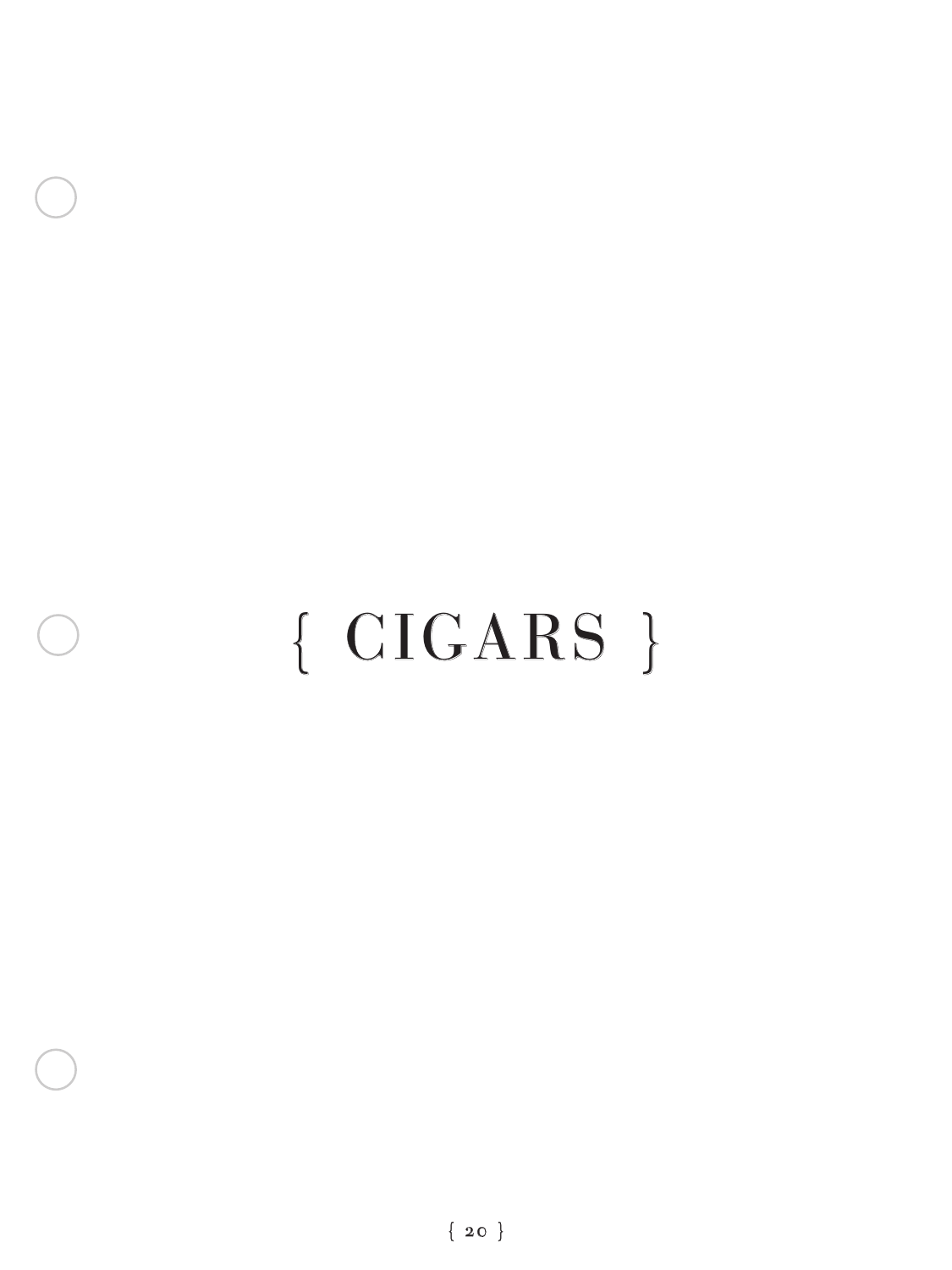# { MILD }

#### THE GRIFFIN'S ROBUSTO 18

Made in The Dominican Republic by Davidoff. Mild, with a slight citrus undertone and hints of spice. Creamy, smooth and flawless construction with Connecticut wrapper.

#### **DAVIDOFF 2000** 30

Davidoff 2000 is a mild to medium, very creamy cigar. The 2000 is probably the most famous of all of the Davidoff cigars. It is made using a beautiful Ecuadorian shade-grown Connecticut wrapper draped over hand-selected fillers and binder. This cigar is perfect for the novice and aficionado alike.

#### romeo y julieta gran toro tubo 28

The Reserva Real Gran Toro is a premium handmade cigar that features a Connecticut-shade Ecuadorian wrapper that is golden brown and silky to the feel. This cigar is paired with Nicaraguan long fillers to give the Reserva Real Gran Toro Tubo a rich, nutty, toasted flavor that is mild to medium in body and strength.

#### camacho connecticut robusto 16

The Camacho Connecticut breaks the mold by offering a cigar that is delicately creamy and smooth yet maintains itself in the standards you have come to expect from Camacho through its medium spice, earthy undertones and high quality. It is comprised of a Connecticut shade wrapper grown in Ecuador, a Honduran binder and Dominican/ Honduran long filler tobacco.

#### macundo vintage 1988 production churchill 150 Everything about this blend is top-notch. The Connecticut Shade wrapper was considered one of the best seen in literal decades when the tobacco was harvested. Afterwards, the leaves underwent a process called "medio tiempo." Without getting too technical, the leaves were able age 50% longer than most other tobaccos, meaning the flavors that come through are expressive and undeniable. Creamy, delicious, and oneof-a-kind, Macanudo Vintage 1988 is a treasure that's sure to delight.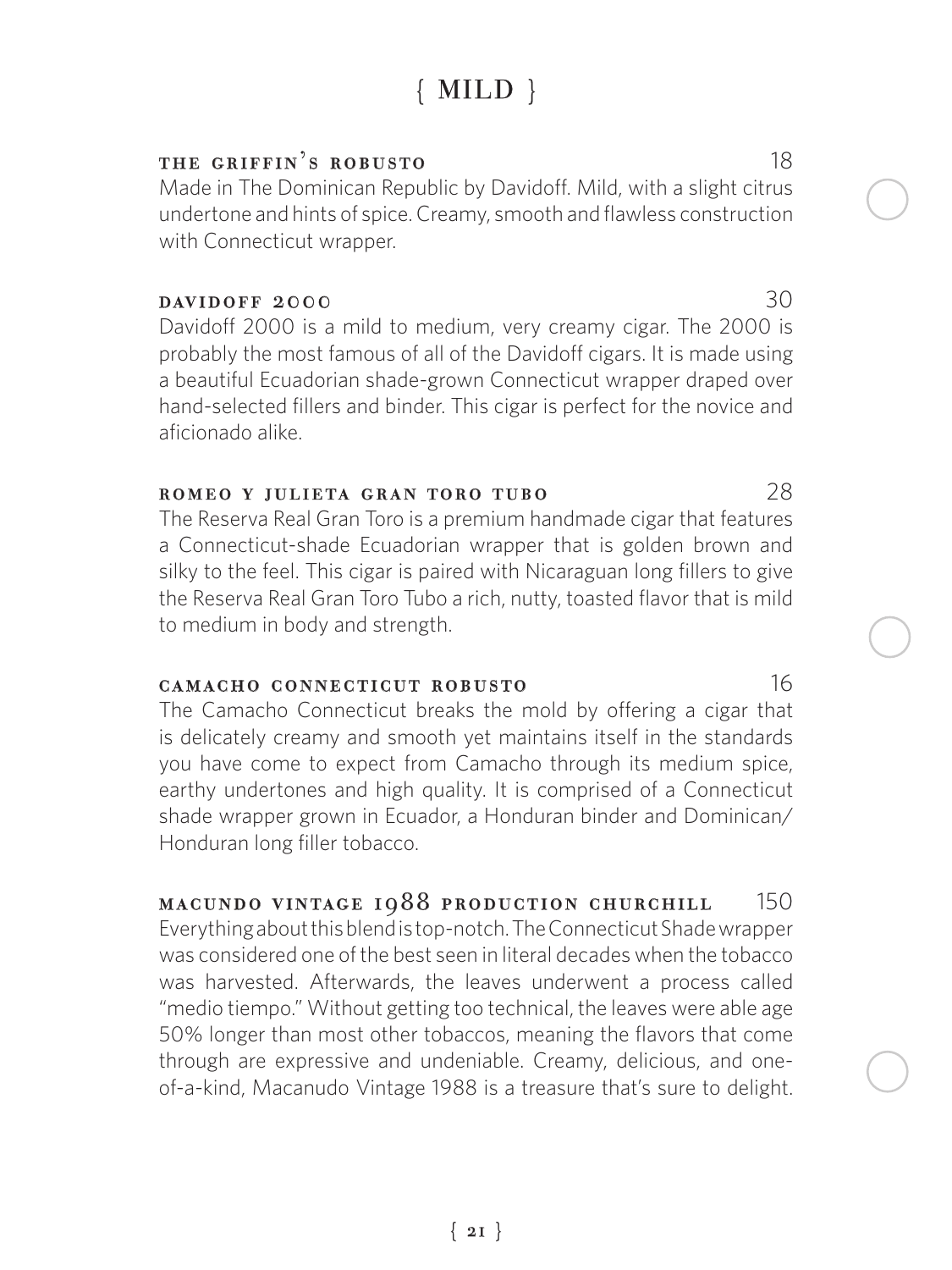# { MEDIUM }

#### **EASTERN STANDARD CORRETTO**  $5/50$  30

Eastern Standard is made in The Dominican Republic by Caldwell Cigar Company. This cigar features an Ecuadorian-grown Connecticut shade hybrid wrapper, which is produced in exceptionally small quantities. It is creamy and spicy yet very smooth. It is sure to impress even the most sophisticated palates.

#### davidoff mini cigarillos gold 30

The Davidoff Mini Cigarillos Gold contain a blend of premium tobaccos from Indonesia, Brazil and the Caribbean, wrapped in a first-class, hand-selected Sumatran wrapper. This full flavor cigarillo creates an exquisite smoking experience.

#### davidoff escurio half robusto 14

A night in Rio inspires an adventure in taste. Our Master Blender refined the fire of the Cuban Criollo leaves, then introduced it to the Brazilian Mata Fina leaf which pulses at the heart of this original blend. Dominican tobaccos and a Habano seed Ecuadorian wrapper add beautiful balance. Sweet meets spice. Like Rio after dark, it's a journey of twists and turns.

#### savages corona extra 40

A limited edition extension to the Long Live the King series, Caldwell Cigar Co.'s Savages features an undisclosed blend of choice tobaccos, with a Dominican and Nicaraguan filler blend, a Dominican binder, and an exquisite Habano wrapper, resulting in a creamier and nuttier smoking experience compared to the original Long Live the King. Seen here is the Corona Extra vitola.

2011 LA GLORIA CUBANA ARTESANOS DE MIAMI CAMPANA  $60$ An elegant reddish Nicaraguan wrapper sits atop a rich Ecuador Sumatra binder and aged filler tobaccos from Nicaragua and the Dominican Republic. Due to years of aging, this cigar has a mediumbodied flavor profile, with seasoned notes of pepper, spice, and leather, complemented by undertones of creamy caramel and hints of warm toasted bread. This is a legendary cigar, in a 25-count box, worthy of a very special occasion. Place your order quickly, because they are the last of the production that came out of the El Credito Factory in Miami, and you won't find them anywhere else.

#### ${22}$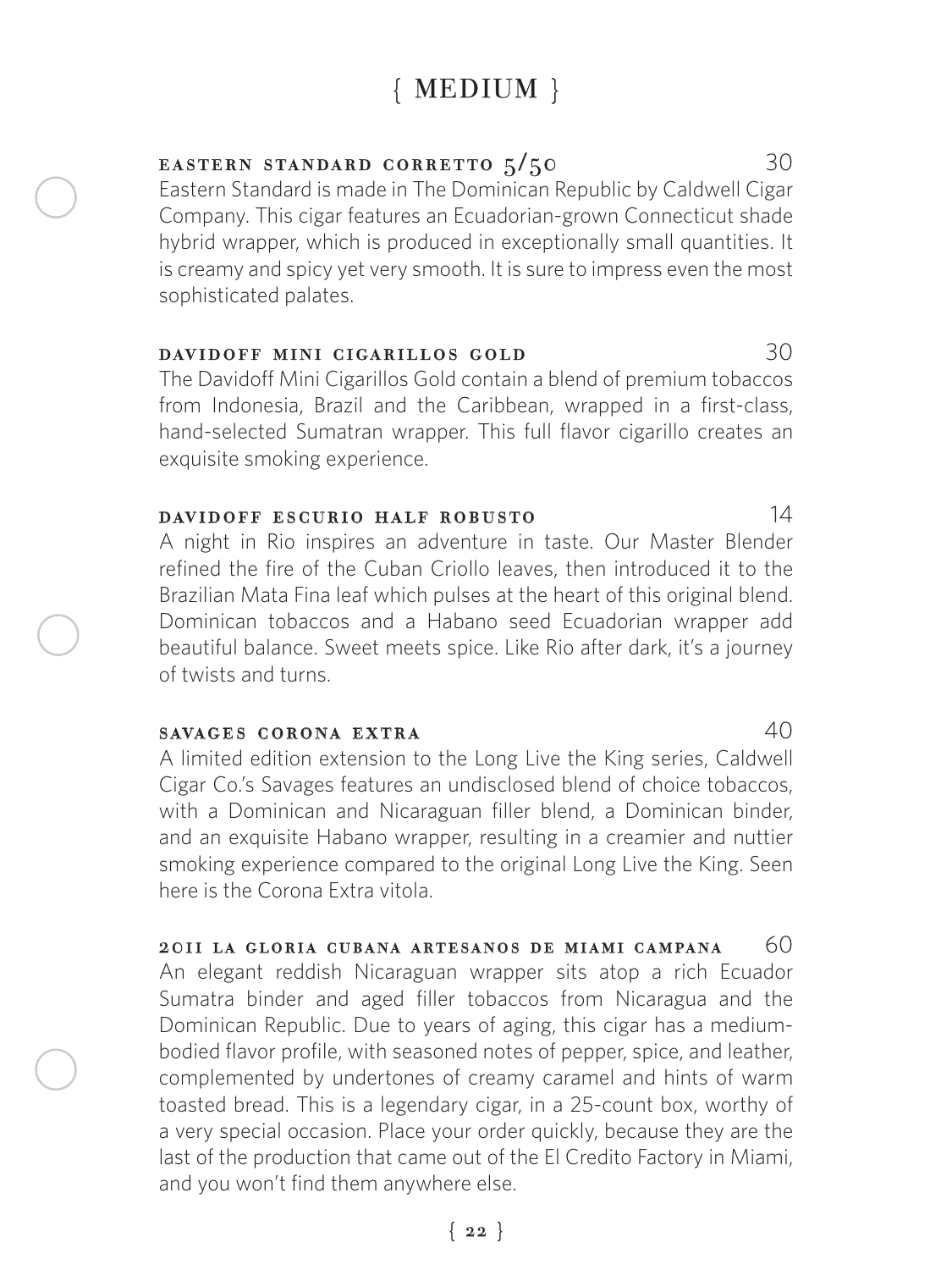# { MEDIUM }

#### anastasia toro limited 27

Anastasia is a collaborative effort from Caldwell Cigar Co. and E. P. Carrillo with notes of cedar, toast, pepper, honey, raisins, and nuts. A complex medium-bodied smoke that delivers an unforgettable experience, Anastasia does not disappoint. These cigars are extremely limited.

#### eastern standard sungrown robusto 28

The Caldwell Eastern Standard Sungrown Robusto cigar features a stunning Cuban-seed Mexican wrapper with a nice oily patina. The cigar burned very slow while providing delicious flavors of pepper, leather, wood, cocoa, and cream. It's a medium to full body blend with an incredible smoothness, courtesy of its perfectly aged filler tobaccos.

#### DAVIDOFF SPECIAL R 42

The Davidoff Aniversario Special 'R' is an exquisitely handmade Robusto with a diverse blend of the finest 4-year-aged Dominican tobaccos finished in a stunning U.S. Connecticut wrapper. A robust \*evening\* cigar with a distinctive, cedar-aged character, extraordinary depth, and a sweet aroma.

2016 vintage antique line ct desflorado corona extra  $34$ This Caldwell Lost And Found 2016 Antique Line Connecticut Desflorado Corona Extra cigar is made in Dominican Republic. Outside, you'll find a Connecticut Desflorado wrapper. Inside, the binder is Sumatra, and the filler is Dominican Mejorado. Caldwell Lost And Found 2016 Antique Line Connecticut Desflorado is a Corona Extra shaped cigar, Inreadible refined aged cigar.

 ${23}$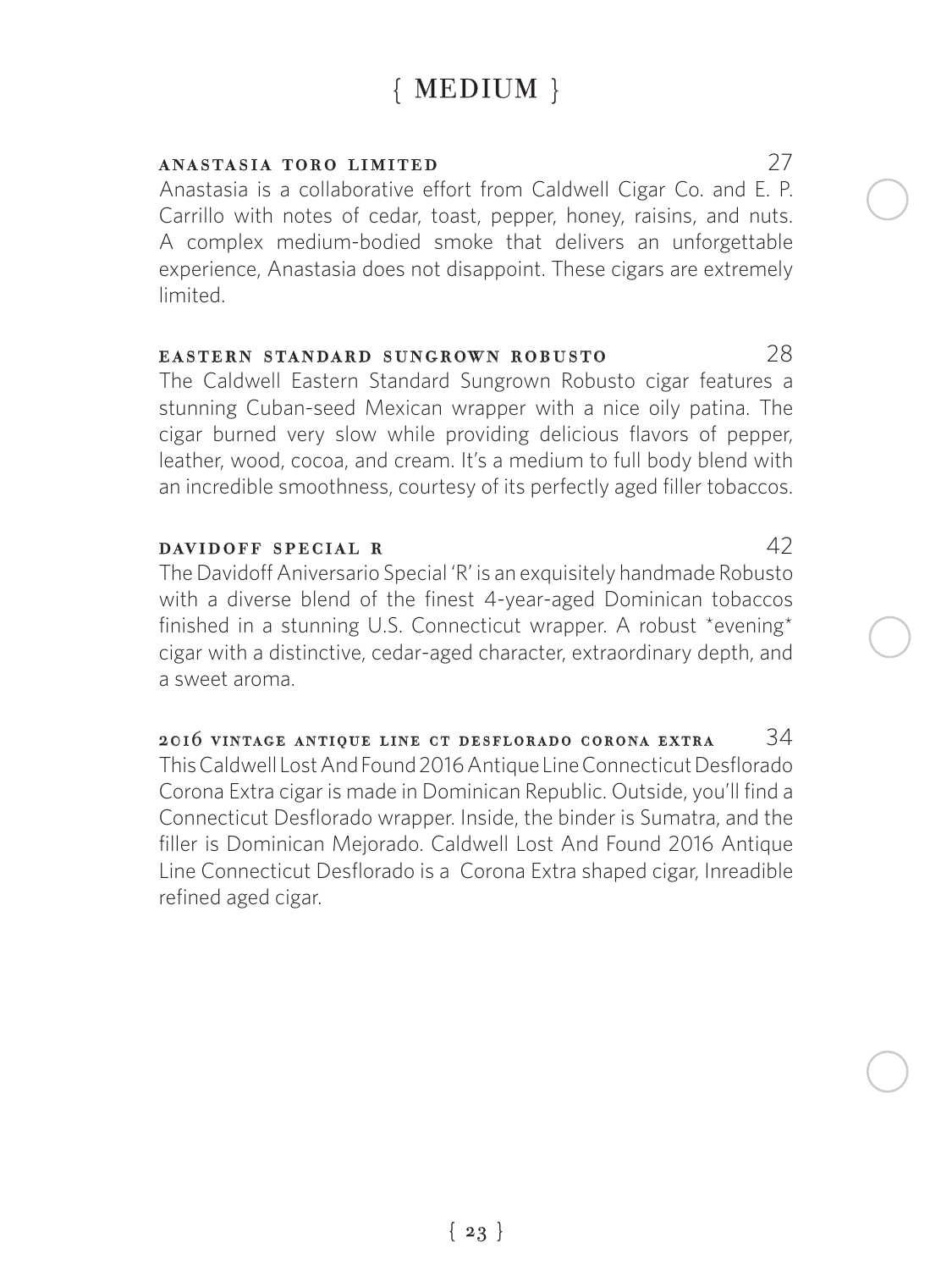# { FULL }

#### **KING IS DEAD**  $24$

This puro uses very unique and rare grade A tobaccos. The result is a deep milk chocolaty undertone with rich earthy complexity. This cigar is medium to full body and full flavor.

#### davidoff nicaragua robusto 38

Davidoff Nicaragua are the first Davidoff made using entirely Nicaraguan tobaccos. They start with a light, mellow flavor reminiscent of a warm summer day. Light and airy, the Nicaraguan imparts flavors of hay and cedar with just a hint of cocoa and coffee.

#### DAVIDOFF NICARAGUA BOX PRESSED 55

Davidoff Nicaragua Box-Pressed Toro is hand rolled with 100% Nicaragua tobaccos. A richer, more intense Habano Nicaraguan Oscuro wrapper increases the fiery spicy notes, together with the bold flavors of the filler and binder tobacco This dynamic box pressed format with its smooth draw result in a truly complex bittersweet palate stimulation.

### blind man's bluff maduro robusto 22

The cigars are produced at Tabacalera William Ventura, the first time a Blind Man's Bluff line has been made outside of Honduras. The cigar delivers a rich bold flavor profile, medium-full to full body with notes of chocolate, dried fruit, leather, coffee, and hints of pepper.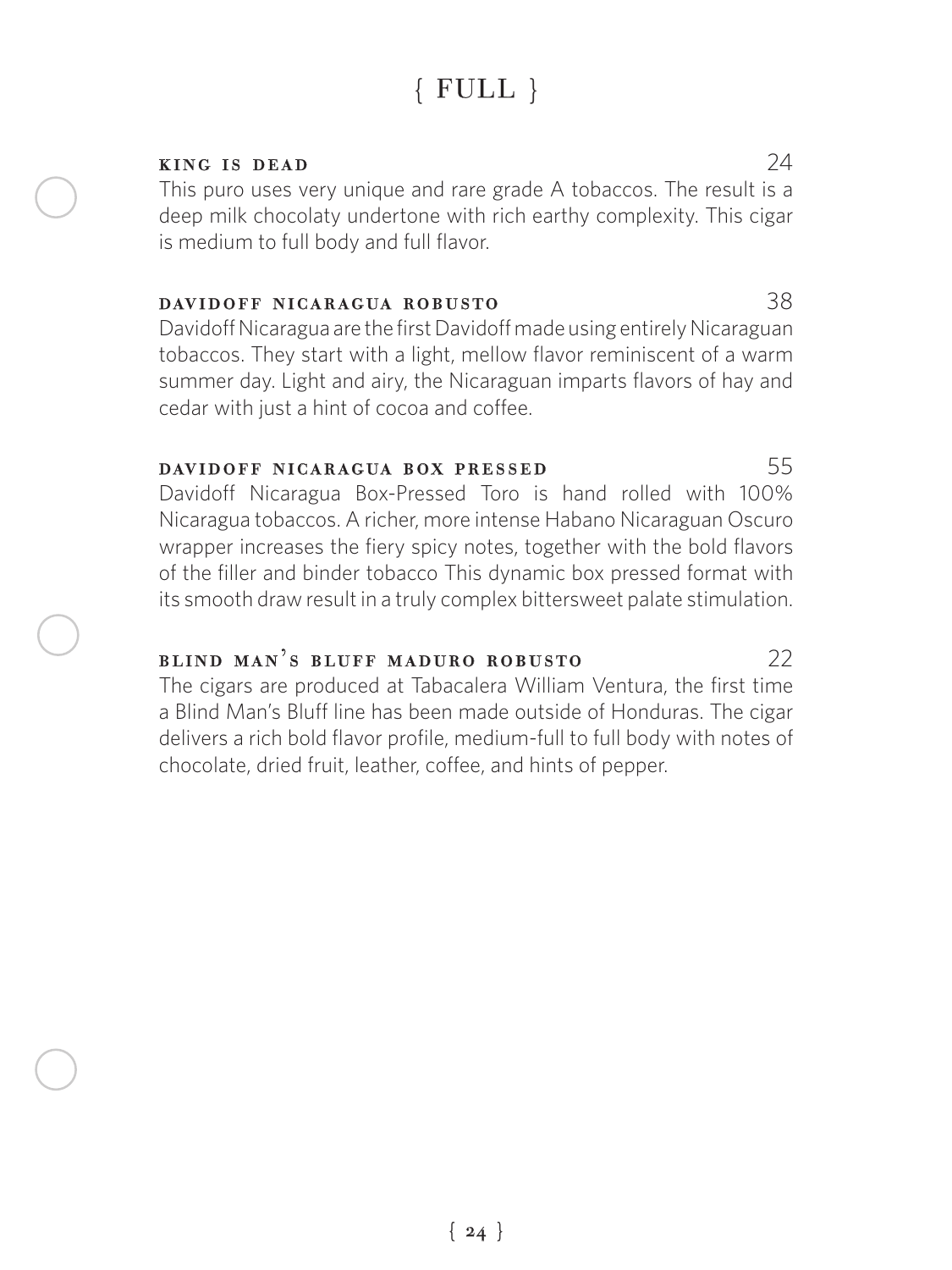# { FULL }

#### ashton vsg 38

Ashton VSG cigars are extremely well-made gems from The Dominican Republic. The tobaccos used are exquisite making each cigar within the line a home-run from start to finish. Taken from the tobacco plant's highest priming, the Ecuadorian sun-grown wrapper offers a rich, reddish hue and spicy, chewy flavor. The four to five-year-old Dominican long fillers are masterfully blended to promote a smooth, but eventful flavor that's hearty and robust. Together, these tobaccos combine to satisfy even the most achieved palates.

#### DAVID 702 DOUBLE R 120

This medium to full-bodied smoke is crafted with Dominican tobacco, and a 702 Habano wrapper from Ecuador grown from Cuban seeds (compared to the 702 Connecticut wrapper on the original). Reviewers report an earthy taste with hints of honey, and attention to detail that smokers have come to expect from Davidoff.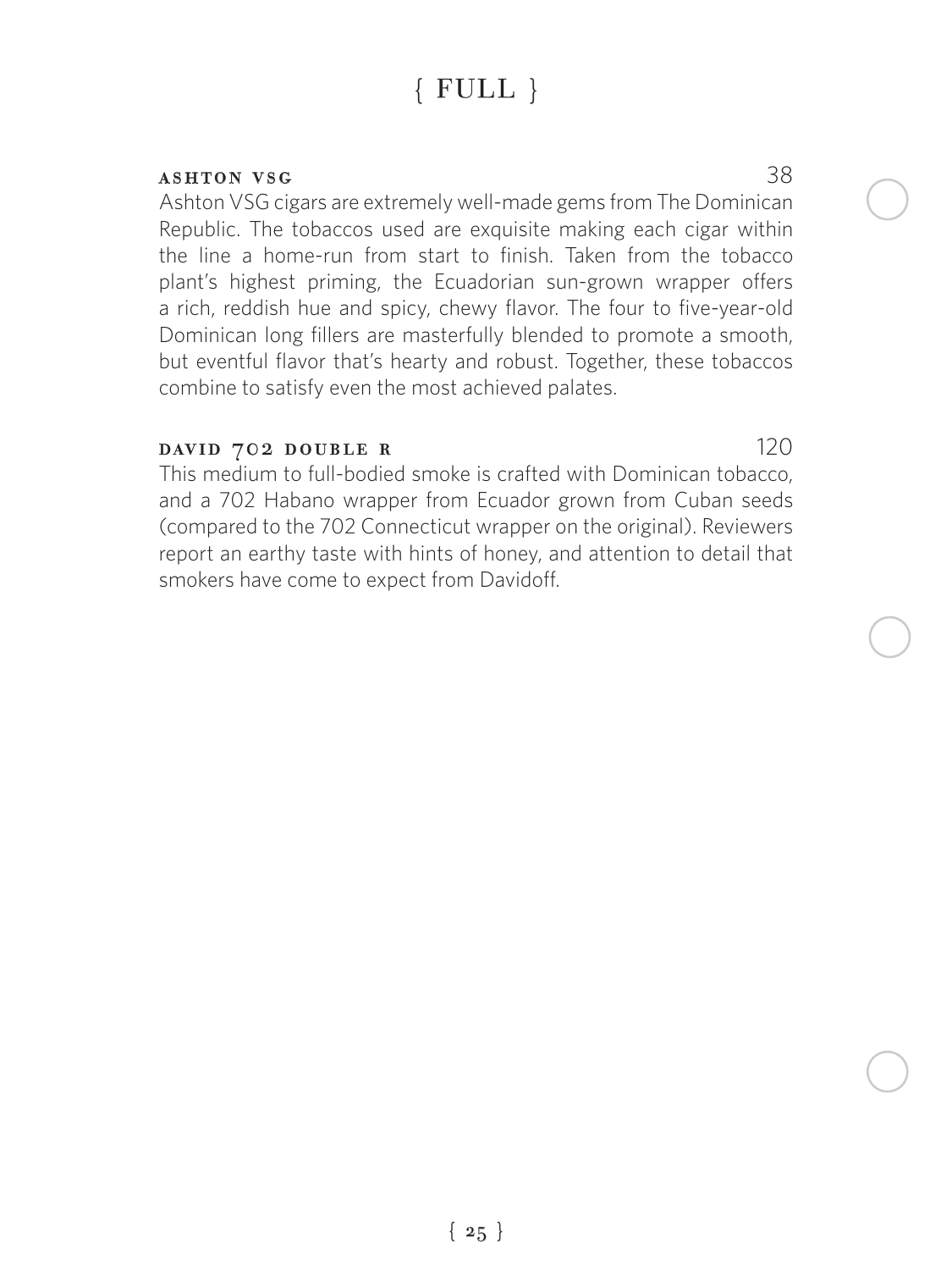# PRE-EMBARGO { CUBAN CIGARS }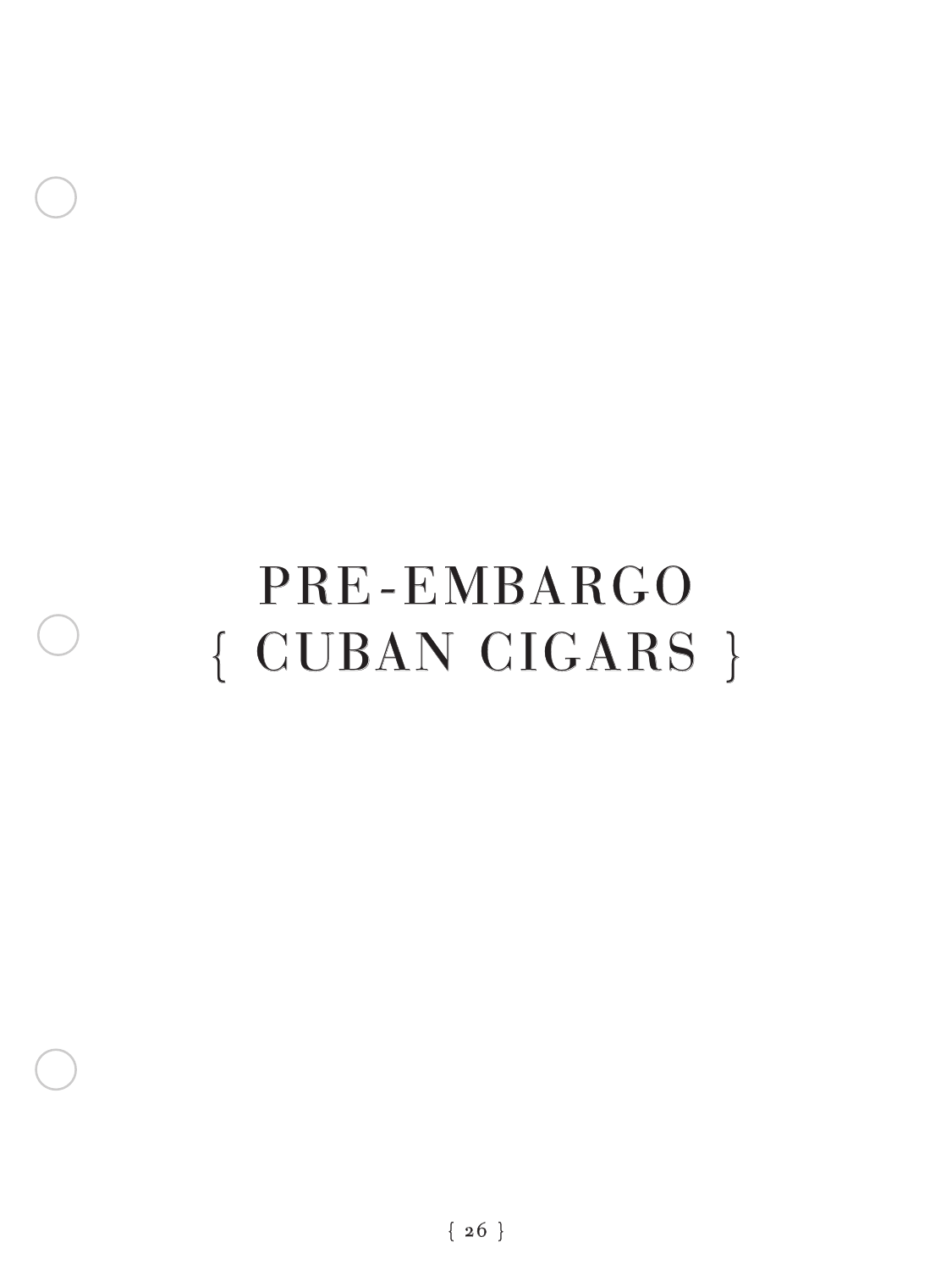# { ROMEO Y JULIETA }

Romeo y Julieta is a pre-Revolution brand launched around the 1850s and was officially registered in 1873. The range was fully established by 1875. It is classified by Habanos as a Global brand, and has a major market share. The range comprises medium strength cigars, using tobacco from the premium Vuelta Abajo region. There is a non-Cuban brand with the same name produced in the Dominican Republic. Until the 1980s, all cigars were pre-1960 releases. Special packaging was available pre-1960 until discontinued in the 1980s.

#### romeo y julieta tres petit corona 125

Medium bodied smoke. Called Franciscanos measuring 40 x 4.6". Petit Corona sized handmade and released before the revolution.

#### romeo y julieta cedros de en cedro 195 Medium bodied Petit Corona cedar-wrapped petite corona called a Marevas measuring 42 x 5.1". Still in production today, a very popular smooth, enjoyable smoke for the ages.

#### $$

Medium bodied classic Corona sized cigars, perfectly preserved in it's original sealed aluminum tube with exceptional draw and well maintained original flavor profile. Called a Crema in Cuba, it is a 42 x 5.5" handmade time capsule.

#### ROMEO Y JULIETA TUBO  $#3$  225

Medium bodied sealed in the original aluminum tube, introduced in the 1950's. Petit Corona with size of 42 x 5.1 with the recognizable subtle flavors of a well preserved Romeo.

#### romeo y julieta tubo churchill tubos 385

Medium to full bodied Cigar that is one of the most revered of all the pre-embargo's. Charlie Sheen bought a box of these 20 years ago from our supplier for over \$10,000 at the time. One seriously memorable cigar called a Julieta No.2 by the industry measuring a significant 47 x 7" perfectly preserved. Incredible depth, smoothness and refinement.

### ${27}$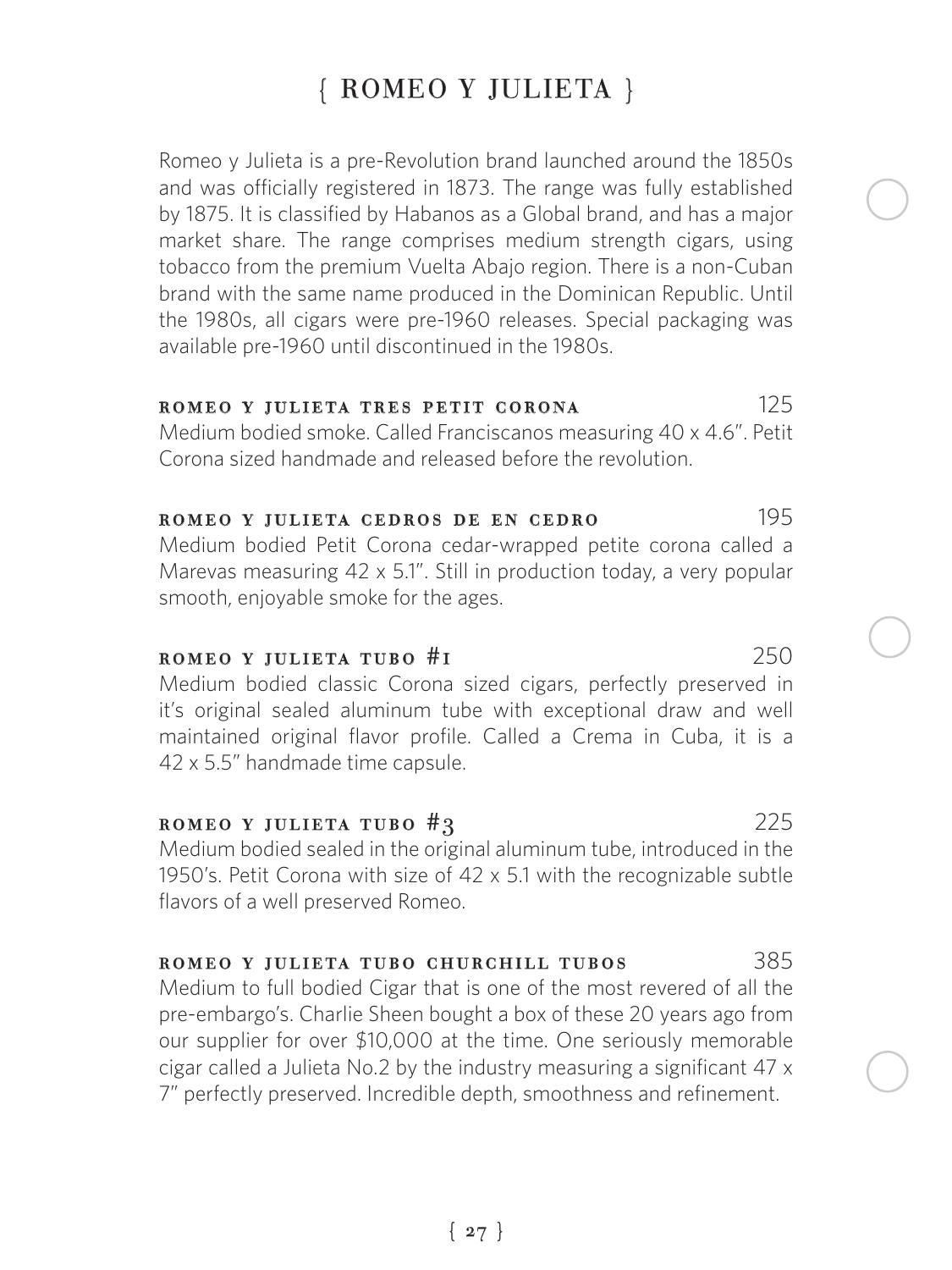# { H. UPMANN }

H. Upmann is among the oldest cigar brands in existence, dating back to 1844. This pre-revolution product lineup is still all produced today and the brand is one of the most popular worldwide. The range comprises light to medium strength cigars, using tobacco from the premium Vuelta Abajo region. The once famous H. Upmann Factory, now known as the José Martí Factory, in Havana is revered for it's serious production of the finest quality cigars.

#### h. upmann coronas "rare glass jar" 200

Light to medium bodied classic corona sized cigar at 42 x 5.6". Offered in boxes and collectible and hermetically sealed glass jars of 25 and 50, the jars tended to preserve the contents much better than the conventional boxes. Made since the beginning of the factory opening and still going strong today with versions also from the Dominican Republic.

#### h. upmann lonsdale 295

Medium bodied and rare. One of our favorite sizes that offers over an hour of memorable smoking pleasure. Called a Cervantes and 42 x 6.5" it is a substantial smoke that is very smooth, round and balanced, with a great draw; this is a classic and the last of what we have to offer in this size.

#### h. upmann coronas major tubo 275

Light to medium bodied smoke that is called a Marvel. 42 x 5.1" petit corona in size, this beauty was discontinued in 2002, but these are from the 1950's. A total classic that is always a pleasure to smoke with refined soft flavors and an effortless draw.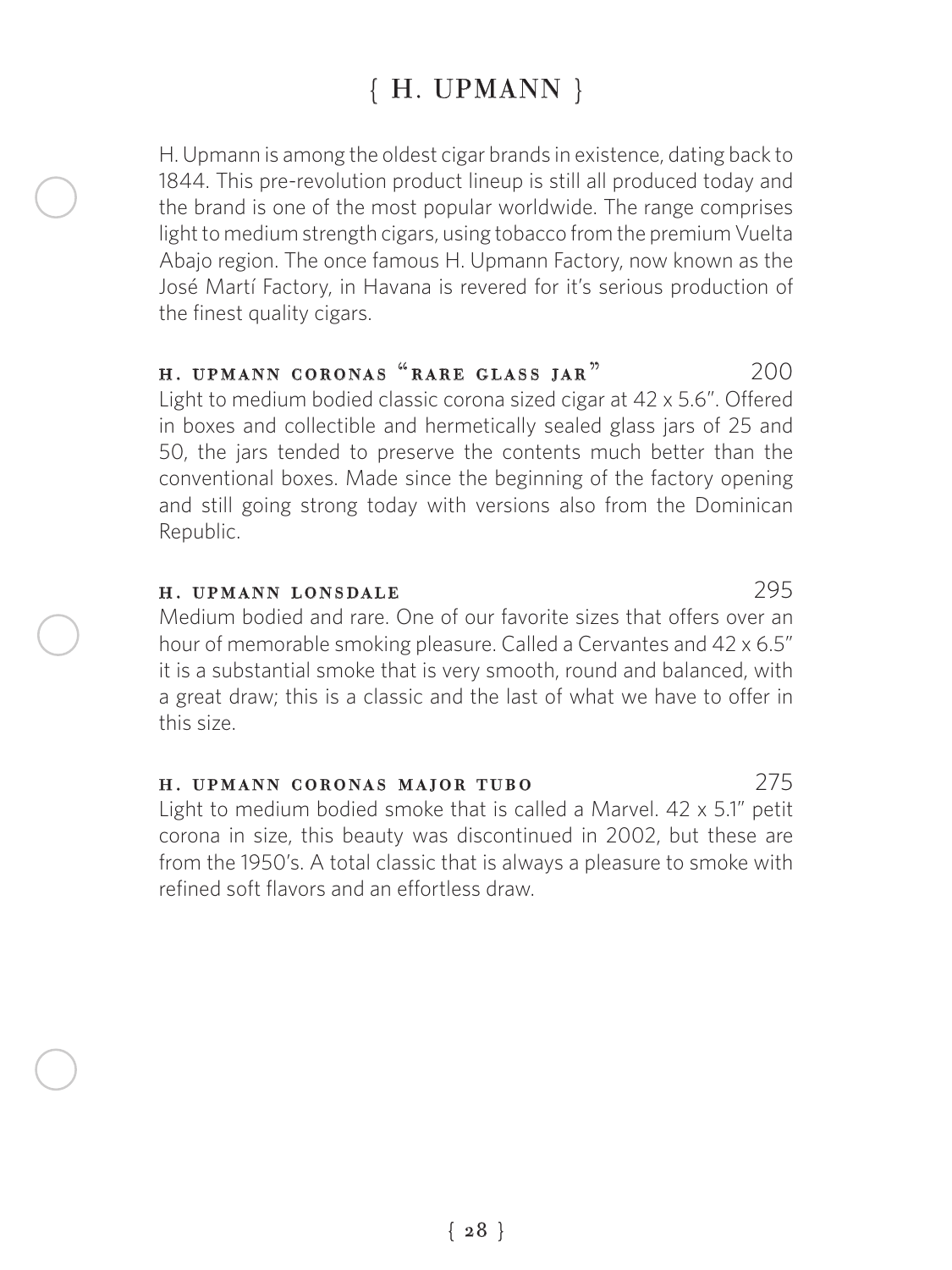# { PUNCH }

The Punch brand was first registered in 1840 by a German named Stockmann and named for the European puppet show character, Mr. Punch. The brand quickly became a success, especially in Great Britain. The first change of ownership came in 1874, when the brand was bought by a Luis Corujo, and again in 1884, when the brand was purchased by Manuel López Fernández and its bands and boxes still bear his name to this day. Generally medium in strength and made with premium quality tobacco from the Vuelta Abajo region they hold smaller market share, but have a solid following.

#### punch corona 180

Medium bodied aluminum tubed measuring 42 x 5.6". Preserved perfectly for over 70 years, these Corona's are a pure pleasure with an easy draw and refined, mild spice and leather flavors.

#### **PETIT CORONAS DEL PUNCH** 120

Mild to medium bodied this Mareva is 42 x 5.1" and has been made since the very beginning of the Punch line. Always a satisfying round and balanced smoke, this one is sure to please the palate.

## { BOLIVAR }

The brand was founded by José F. Rocha in 1902, though the brand was not registered in Havana (Cuba) until 1921, under the ownership of Rocha's firm, J.F. Rocha y Cia. In 1954, following the death of José Fernández Rocha, the Cifuentes family purchased the Bolivar and La Gloria Cubana brands from the Rocha family. Production of Bolivar cigars was then moved to the Partagás factory in Havana, just behind the Capitol building. In 2002, when Altadis bought a controlling share in the Cuban government-owned cigar distributor, Habanos SA, a number of changes in cigar production were instituted, but the Bolivar brand is still known and respected for their full strength, fine quality Vuelta Abajo tobacco.

#### bolivar coronas junior 195

Medium to full strength 42 x 4.3", this little Minuto is a powerhouse and is perfect for a nice dram of scotch while reminiscing about the good old days.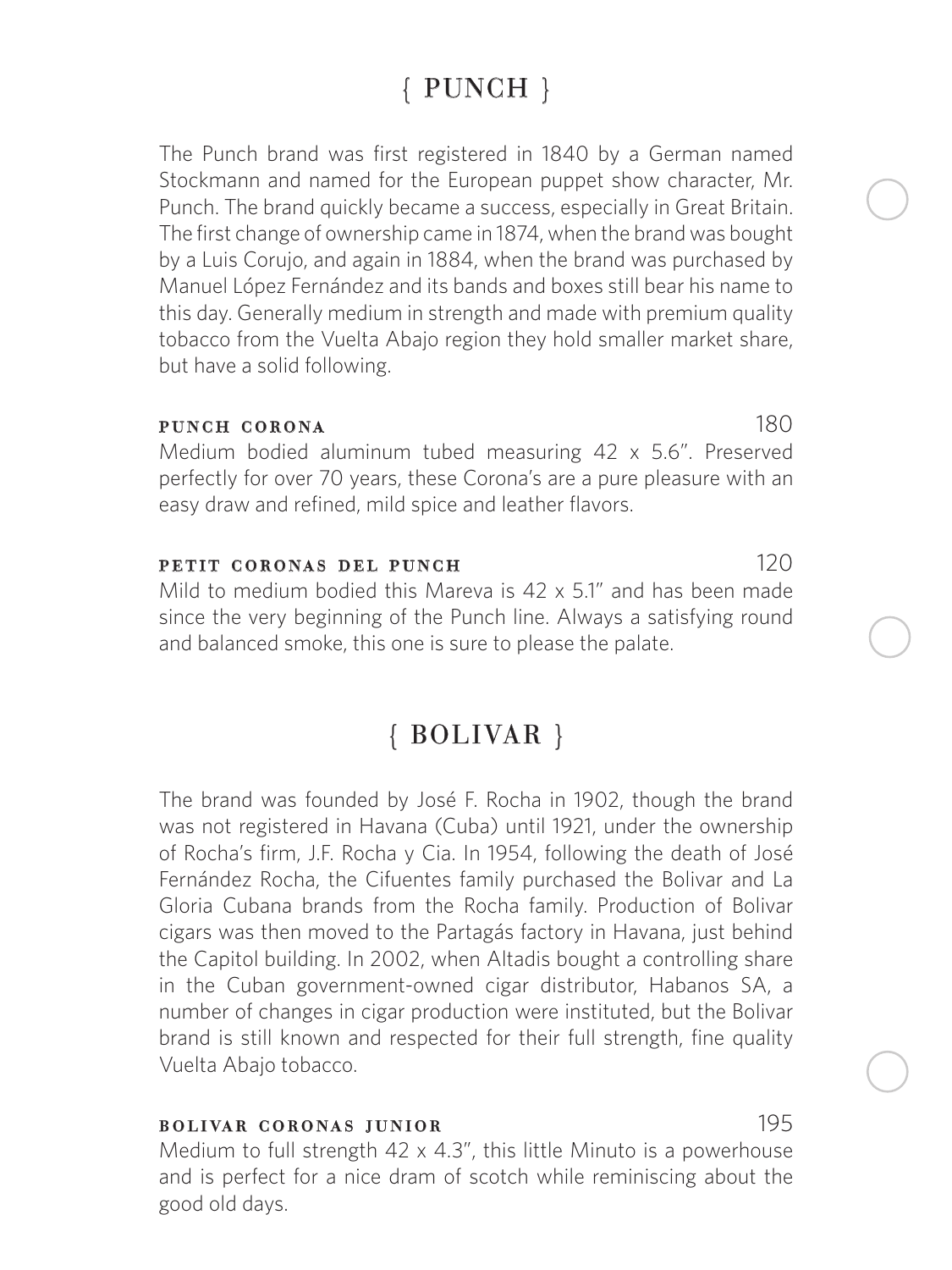# { POR LARRAÑAGA }

This more obscure brand has gone in and out of production and is currently alive again. The only offering we have here is a total and complete classic and we are pleased to offer this mild to medium brand for your enjoyment. A classic, elegant smoke that is distinctive in it's own right. It is currently back in production and there is a counterpart bing produced in the Dominican Republic with the same name.

#### por larrañaga lonsdale 200

This mild smoke boasts perfect construction and a very old cellophane wrapper that has yellowed over the decades to show it's age. Also known as a Cervantes with measurements of 42 x 6.5, an elegant smoke that is sure to place you back in time.

# { LA CORONA }

La Corona is a discontinued pre-revolution Habanos SA brand. It was established circa 1845 and was temporarily discontinued circa 1978. It was reintroduced in 1989 as an inexpensive machine-made cigar and was discontinued in 1999. This rather obscure brand at one time was very popular among the local Cubans and the two that we offer are coronas which exhibit the amazing vintage packaging that helped promote these cigars that were relatively expensive compared to their counterparts at the time.

#### la corona petit corona cristales glass tubos 250

Mild bodied smoke that are preserved in time-capsule form in a crystal clear glass tube. These have survived the test of time and are truly a very rare find.

#### la corona regios aluminum tubos 275

Mild bodied cigars preserved perfectly in their original aluminum tubes. Very rare Corona sized 40 x 5.5" delicate in flavor and rolled by the best in the business.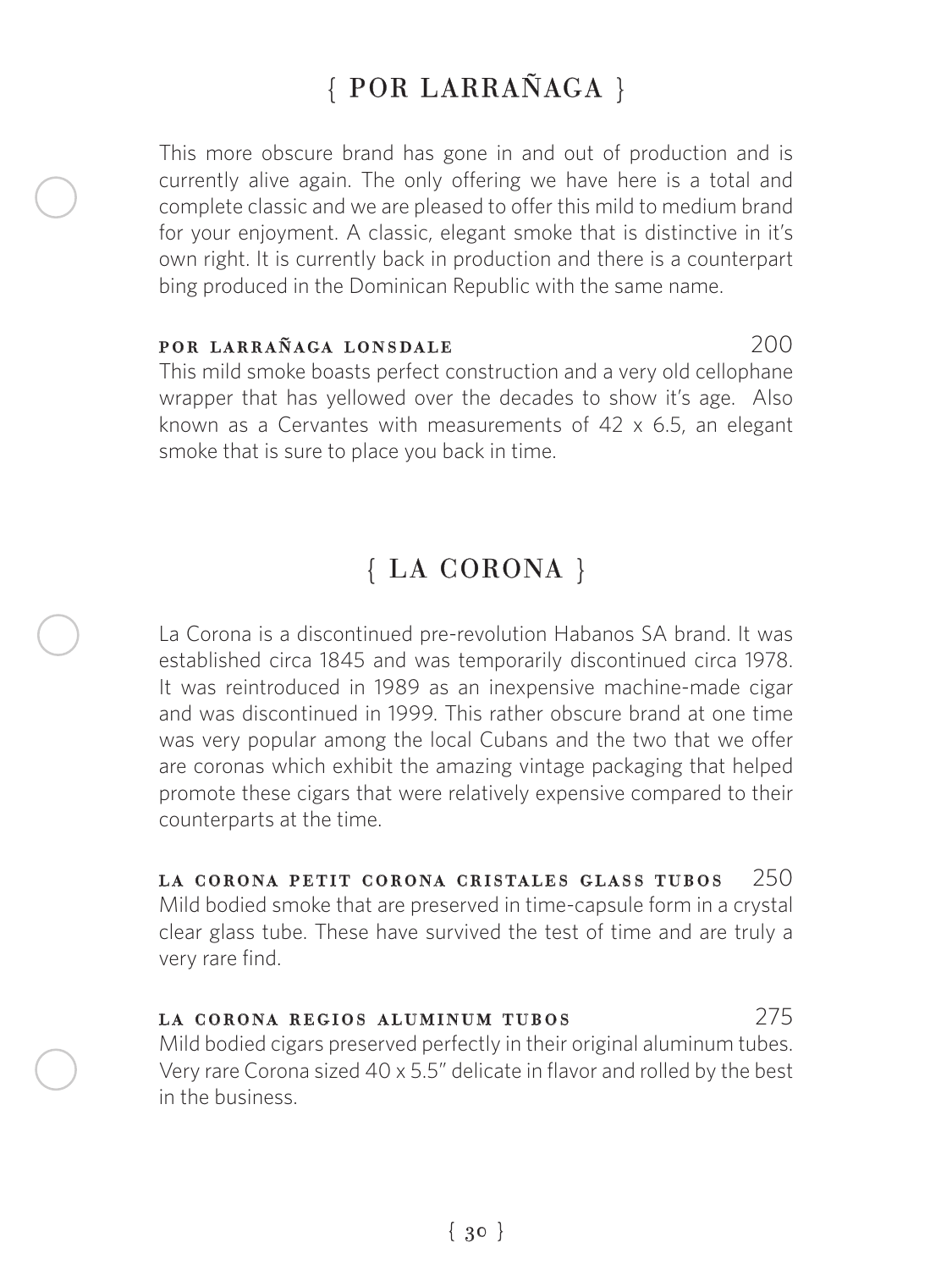# { MONTECRISTO }

In 1935, Alonso Menéndez purchased the Particulares Factory in Havana and shortly thereafter he created a new brand named Montecristo. The name for the brand was inspired by the Alexandre Dumas novel *The Count of Monte Cristo*, which was supposedly a very popular choice among the torcedores (cigar rollers) in their factory to have read by the lector on the rolling floor. The now-famous Montecristo logo, consisting of a triangle of six swords surrounding a fleur-de-lis, was designed by John Hunter Morris and is now recognized around the world. Medium to full strength cigars, mostly rolled in the famous H. Upmann factory have a serious following. The first five classic sizes dating back to the beginning are simply called the #1, 2, 3, 4, 5 and to this day are revered for their pleasing taste, superb construction and consistence. The brand is also made in the Dominican republic, but the blend is too new compared with the real deal, especially from the pre-Castro era.

#### montecristo #1 225

Medium to full bodied called a Cervantes, 42 x 6'5" yielding a smoke with serious fines and creamy, lingering smoke that is nothing short of memorable.

#### montecristo #2 torpedo 395

Famous the world over, this best-selling Figuerado, also known as a Pyramide, is typically medium bodied with elegance and finesse not normally associated with any modern day cigars. Truly a masterpiece and about as rare as they come. Many aficionado's choose this vitola as their all-time favorite, including our purveyor. Simply memorable with amazing draw and silky smooth consistency. 10/10 A corona Sized 42 x 4.6" cigar that aims to please every time. Rich, consisted and that completely recognizable Montecristo flavor profile.

#### **195**

A medium strength corona-sized 42 x 4.6" cigar that aims to please every time. Rich, consisted and that completely recognizable Montecristo flavor profile.

#### **160**

Mild to medium strength Mareva, 42 x 5.1" good for an enjoyable and memorable 30 minutes. Again, offering that unforgettable Montecristo light spice, smooth, consistent flavor profile that makes vintage cigars so special.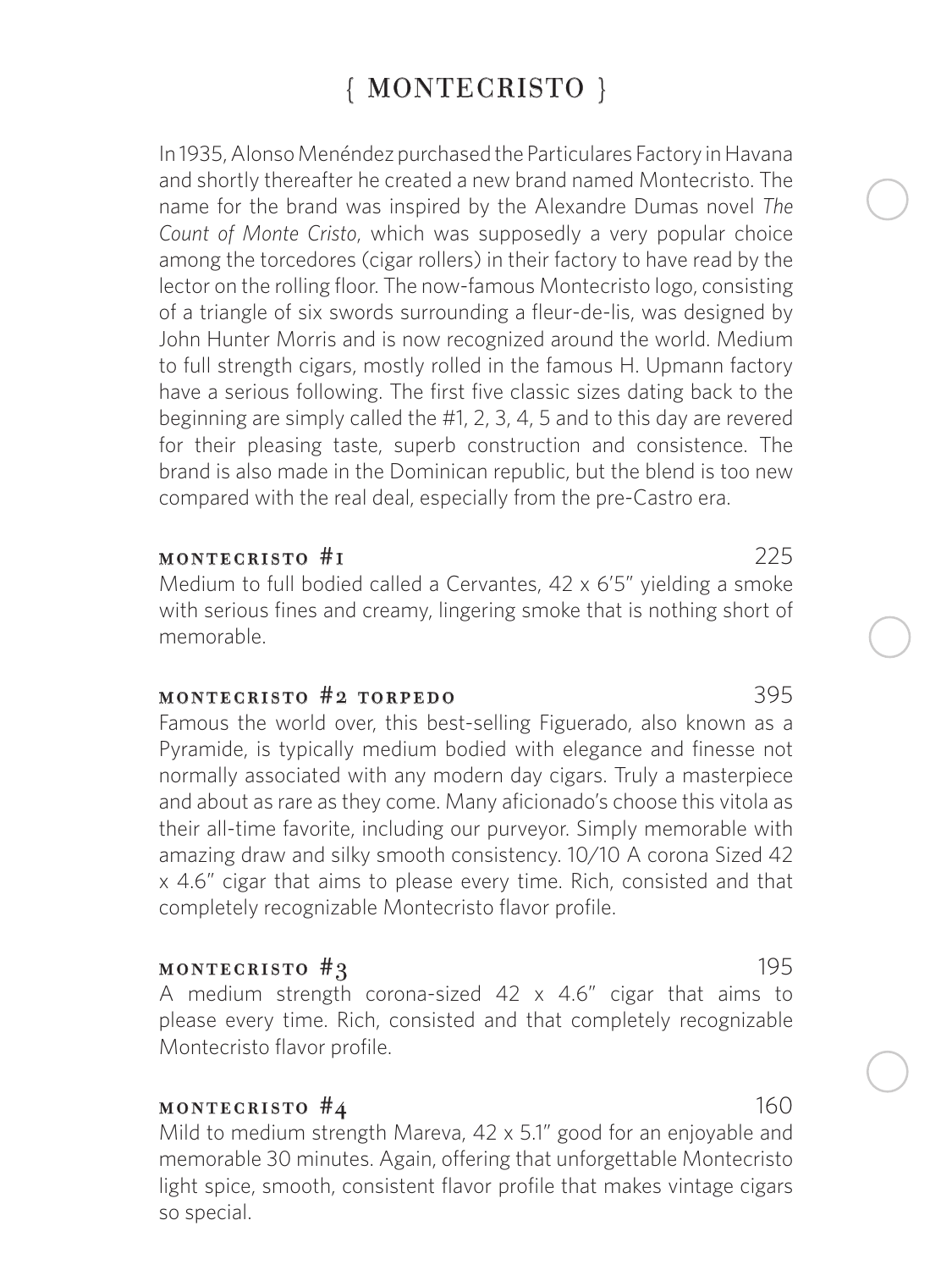# { FLOR DE BELAR }

#### FLOR DE BELAR CORONA 90

A mild strength Corona 42 x 4.6" that is smooth with an easy draw. Very small production and obscure in every sense of the word. Dating from the 1940s and no longer in production for many decades. A rare gem.

## { LA SABROSA }

#### la sabrosa corona 100

Mild to medium strength Corona measuring 42 x 4.6" like most cigars from the 1930s. Tiny production from Vuelta Region that has not been produced for over 70 years. Enjoy one of the last ones in the planet.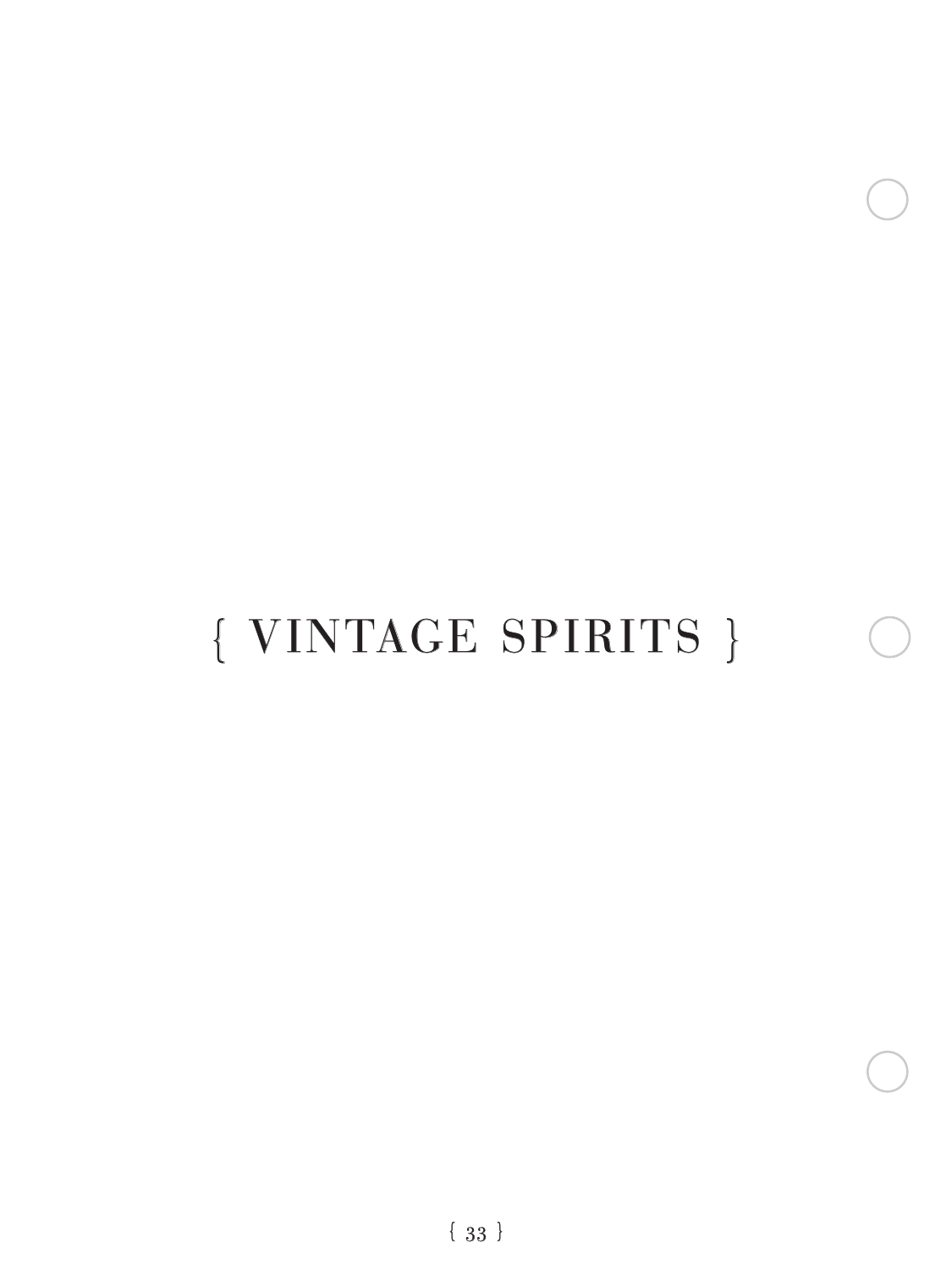#### $HENNESSY IQ40's VSOP$  1,500

Richard Hennessy founded the House of Hennessy in 1765, in Cognac, France. V.S.O.P (Very Superior Old Pale) or Reserve designates a blend in which the youngest brandy is stored for at least four years in a cask. Since then, *V.S.O.P* has become a benchmark for all cognac makers and this is a brilliant example from the 1940's.

#### seagram's pedigree STRAIGHT RYE WHISKEY 8 YEARS OLD  $1929$  1,170

The 1929 Seagram's Pedigree Whiskey Book Decanter is an 8-year-old Canadian blended whiskey one quart bottle and is 100 proof. Distilled and bottled by Jos. E. Seagram & Sons, in Ontario Canada and bottled in bond under Canadian Government Supervision. Of special note is that this is one of the last remaining Canadian bottled-in-bond bourbons on Earth and one of the most popular ever.

#### JOHNNIE WALKER BLACK 1940's 1,050

A true icon, Johnnie Walker Black Label is recognized as the benchmark for all other deluxe blends. Created using only whiskeys aged for a minimum of 12 years from the four corners of Scotland, Johnnie Walker Black Label has an unmistakably smooth, deep character. An impressive whiskey to share on any occasion, whether you're entertaining at home or on a night out with friends right here at the Fontainebleau.

#### **OLD OVERHOLT**  $1940$ **'s** 975

Old Overholt, said to be America's oldest continually maintained brand of whiskey, was founded in West Overton, PA in 1810. It is produced at the Jim Beam distillery in Clermont, Kentucky. Old Overholt is one of the most commonly available straight rye whiskeys in the US. Is is aged for three years and bottled at 80 proof (40%). Old Overholt has been called a "foundation stone of American whiskey" because of its long history and we are proud to offer an 80-year-old version of the amazing whiskey.

{ 34 }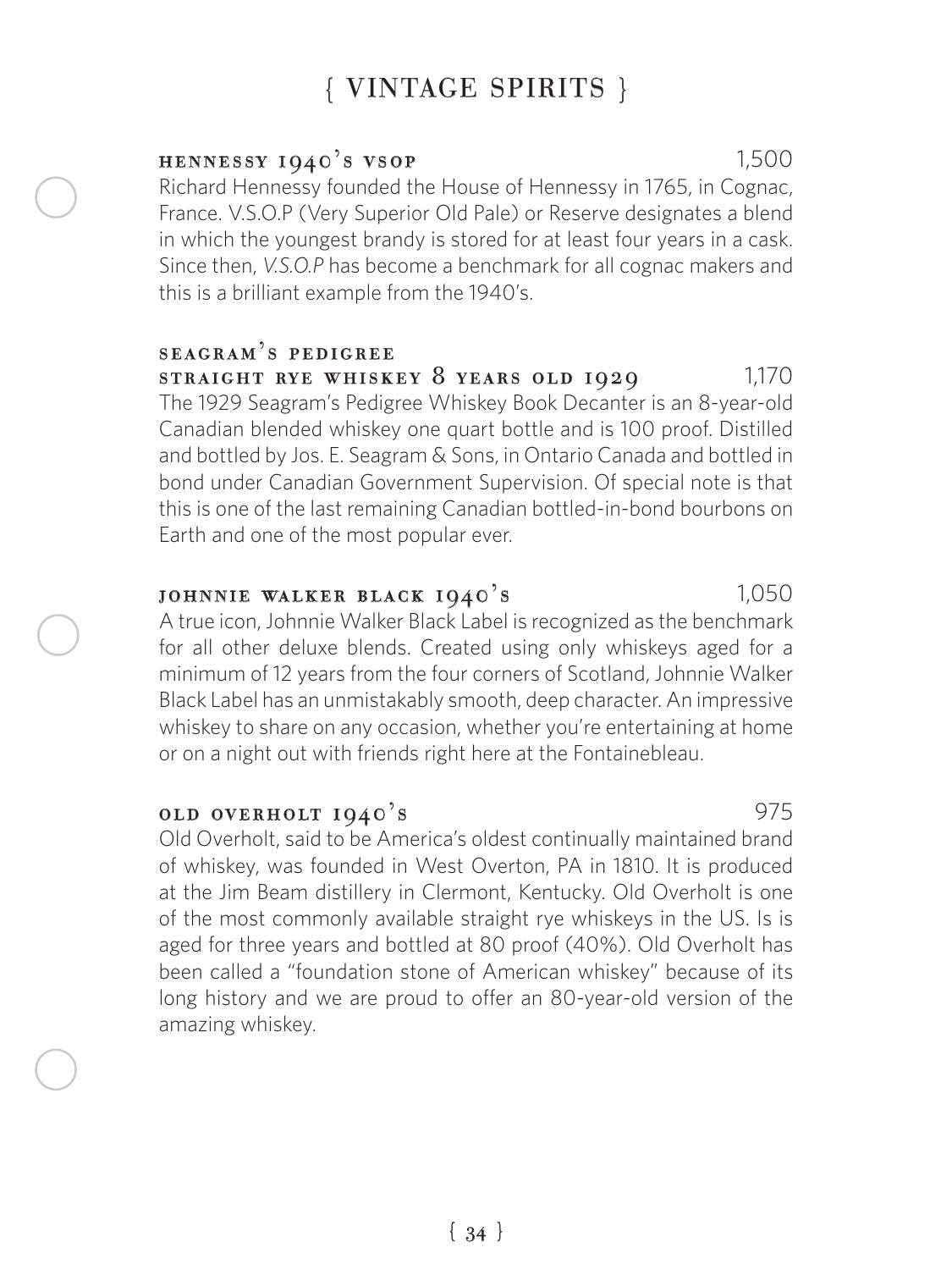old special reserve pre-pro 1917-1932 2,640 Harry E. Wilken Company made this prohibition Kentucky whiskey in 1917 using the AMS or American Medical Spirits Company moniker. This Special Old Reserve Bourbon Prohibition Era Bottling was distilled in 1017, and was protected in bond by the AMS Company from the Prohibition Act of 1920, which made alcohol production and consumption illegal. This was bottled in 1932, a year before the Prohibition was repealed. The whiskey was produced by Harry E. Wilken, distillery nº 368 in the 5th district of Kentucky. The AMS Company was one of only about 30 distilling companies to survive Prohibition of the 434 that existed prior. Exploiting the medicinal loophole was the brainchild of Otto Wathen, an idea which continued to prove its value today in the persisting image of his still ever-popular portfolio, which included Old Grand-Dad and Hill & Hill. This 1 pint bottle was filled by the American Medicinal Spirits Company at distillery bonded warehouse  $n<sup>°</sup>$  19, also in the  $5<sup>th</sup>$  district of Kentucky, permit nº Ky P-19 and is packaged in a timeless, highly collectible bottle.